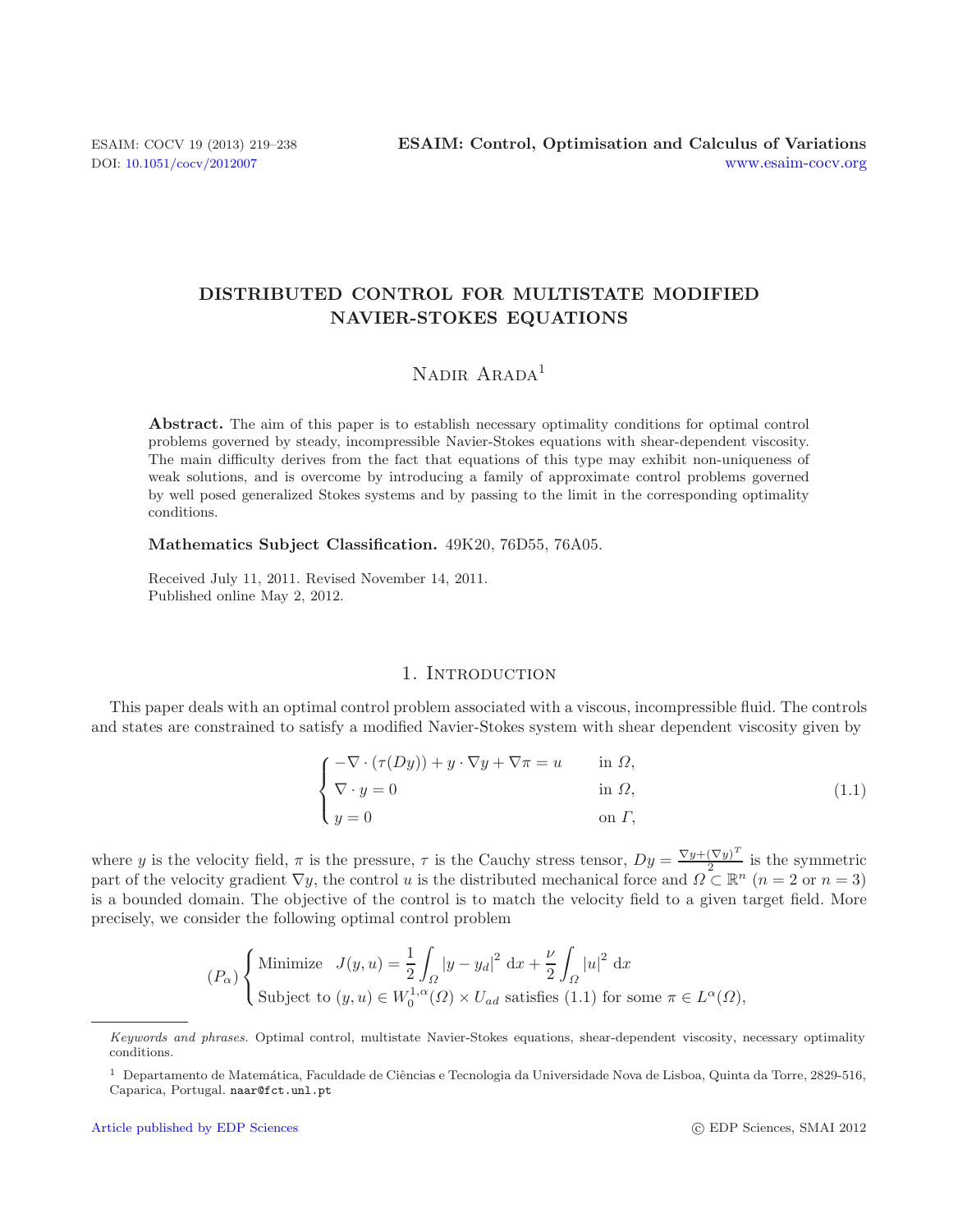where  $\alpha \geq 2$ ,  $\nu$  is a positive constant,  $y_d$  is some desired velocity field and  $U_{ad}$ , the set of admissible controls, is a nonempty convex closed subset of  $L^2(\Omega)$ .

The considered class of fluids are described by partial differential equations of the quasi-linear type that generalize the Navier-Stokes system. These equations were first studied by Ladyzhenskaya [\[12\]](#page-19-0) and Lions [\[13\]](#page-19-1) who proved existence of weak solutions using compactness arguments and the theory of monotone operators (see [\[16](#page-19-2)] for a review on the subject). Only scant attention has been paid to the analysis of optimal control problems governed by these equations. We mention the work of Slawig [\[18\]](#page-19-3) for the two-dimensional steady case, and Wachsmuth and Roubíček [\[19](#page-19-4)] for the two-dimensional unsteady case. We also refer to the work of Gunzburger and Trenchea [\[9](#page-19-5)] devoted to optimal control problem for a three-dimensional modified Navier-Stokes system coupled with maxwell equations, and to the work of Kunisch and Marduel [\[15](#page-19-6)] for a problem with temperature-dependent viscosity.

As for optimal control problems governed by steady Navier-Stokes equations, one of the issues encountered when dealing with the class of problems studied in this paper is related with the uniqueness of the state variable, guaranteed under some restrictions on the data. Different approaches have been considered. The first one consists in deriving the necessary optimality conditions on a set of admissible controls defined by taking into account these restrictions (see *e.g.* [\[6,](#page-19-7) [17](#page-19-8)]). Another method introduced by Abergel and Casas [\[1](#page-19-9)] allows to obtain the optimality conditions of Fritz-John type for any convex admissible control set and derive these conditions in a qualified form when the so-called  $(C)$  property introduced by Gunzburger *et al.* in [\[10](#page-19-10)] is fulfilled.

Another difficulty arises when studying the differentiability of the control-to-state mapping and is a consequence of the nonlinearity of the stress tensor. Unless the gradient of the velocity is uniformly bounded, or  $\alpha = 2$ which corresponds to the Navier-Stokes equations, the related analysis cannot be achieved in Sobolev spaces and the natural setting for the linearized equation (and similarly for the adjoint equation) involves adequate weighted Sobolev spaces. The underlying difficulties appear identically in a class of optimal control problems governed by quasilinear elliptic equations, and we specially mention the related papers by Casas and Fernández (see  $[3-5]$  $[3-5]$ ).

In the present work, we do not impose any additional restriction on the set of admissible controls. System [\(1.1\)](#page-0-0) may then exhibit non-uniqueness of weak solutions and the control-to-state mapping  $u \mapsto y_u$  can be multivalued. Combining the methods developed in  $[1, 4, 5]$  $[1, 4, 5]$  $[1, 4, 5]$  $[1, 4, 5]$  $[1, 4, 5]$  $[1, 4, 5]$  together with explicite estimates established in  $[2]$  $[2]$ , we derive optimality conditions in a nonqualified form in both two-dimensional and three-dimensional cases. Their qualification is guaranteed under the (C) property, or under a precise condition on the optimal control. This last result was obtained in [\[2\]](#page-19-14) using a different approach and seems to be new in the sense that no constraint on the size of admissible controls is needed.

The plan of the paper is as follows. Assumptions, notation and some preliminary results are given in Section 2. The main results are stated in Section 3. In Section 4, we introduce a family of approximate control problems associated with well-posed generalized Stokes systems and we analyze the differentiability of the corresponding control-to-state mapping. We establish the approximate optimality conditions in Section 5 and, by passing to the limit, we derive the optimality conditions for our control problem in Section 6.

## 2. Notation and preliminary results

Throughout the paper,  $\Omega$  is a bounded domain in  $\mathbb{R}^n$  (n = 2 or n = 3). The boundary of  $\Omega$  is denoted by  $\Gamma$  and is of class  $C^2$ . Since many of the quantities occuring in the paper are vector-valued functions, the notation will be abreged for the sake of brevity and we will use the same notation of norms for scalar, vector and matrix-valued functions.

For  $\eta, \zeta \in \mathbb{R}^{n \times n}$ , we define the scalar product and the corresponding norm by

$$
\eta : \zeta = \sum_{i,j=1}^{n} \eta_{ij} \zeta_{ij}
$$
 and  $|\eta| = (\eta : \eta)^{\frac{1}{2}}$ .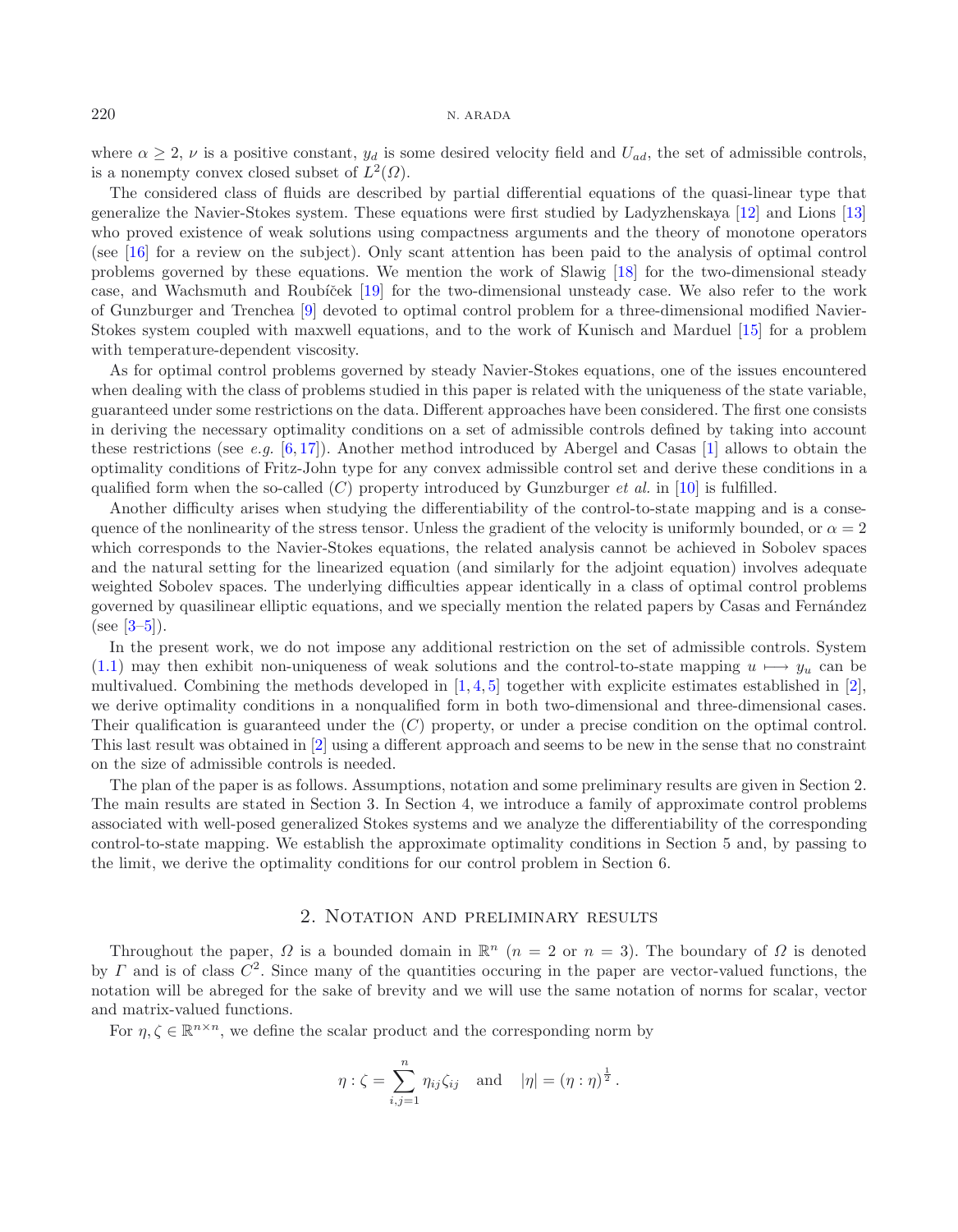For  $\eta \in \mathbb{R}^{n \times n \times n \times n}$  and  $\zeta \in \mathbb{R}^{n \times n}$ , the scalar product is defined by

$$
\eta : \zeta = \left(\sum_{k,\ell=1}^n \eta_{ijk\ell} \zeta_{k\ell}\right)_{i,j=1,\ldots,n} \in \mathbb{R}^{n \times n},
$$

and we can verify that

$$
(\eta : \zeta_1) : \zeta_2 = (\zeta_2 : \eta) : \zeta_1, \qquad \eta \in \mathbb{R}^{n \times n \times n \times n}, \zeta_1, \zeta_2 \in \mathbb{R}^{n \times n}.
$$

Let us now summarize assumptions on the nonlinear tensor  $\tau$ . We assume that  $\tau : \mathbb{R}^{n \times n}_{sym} \longrightarrow \mathbb{R}^{n \times n}_{sym}$  has a potential, *i.e.* there exists a function  $\Phi \in C^2(\mathbb{R}^+_n, \mathbb{R}^+_n)$  with  $\Phi(0) = 0$  such that

$$
\tau_{ij}(\eta) = \frac{\partial \Phi(|\eta|^2)}{\partial \eta_{ij}} = 2\Phi'(|\eta|^2) \eta_{ij} \quad \text{for all } \eta \in \mathbb{R}^{n \times n}_{sym}, \quad \tau(0) = 0.
$$

(Here  $\mathbb{R}_{sym}^{n\times n}$  consists of all symetric  $(n \times n)$ -matrices.) Moreover, we assume that for some  $\alpha \geq 2$  the following assumptions hold

**A1:** there exists a positive constant  $\gamma$  such that for all  $i, j, k, \ell = 1, \ldots, n$ 

$$
\left|\frac{\partial \tau_{k\ell}(\eta)}{\partial \eta_{ij}}\right| \leq \gamma \left(1+|\eta|^2\right)^{\frac{\alpha-2}{2}} \quad \text{for all } \eta \in \mathbb{R}_{sym}^{n \times n}.
$$

<span id="page-2-0"></span>**A2:** there exists a positive constant  $\mu$  such that

$$
\tau'(\eta) : \zeta : \zeta = \sum_{i,j=1}^n \sum_{k,\ell=1}^n \frac{\partial \tau_{k\ell}(\eta)}{\partial \eta_{ij}} \zeta_{k\ell} \zeta_{ij} \ge \mu \left(1 + |\eta|^2\right)^{\frac{\alpha-2}{2}} |\zeta|^2 \quad \text{for all } \eta, \zeta \in \mathbb{R}^{n \times n}_{sym}.
$$

<span id="page-2-2"></span><span id="page-2-1"></span>These assumptions are usually used in the literature and cover a wide range of applications in non-Newtonian fluids. Typical prototypes of extra tensors used in applications are

$$
\tau(\eta) = 2\mu \left(1 + |\eta|^2\right)^{\frac{\alpha - 2}{2}} \eta \quad \text{or} \quad \tau(\eta) = 2\mu \left(1 + |\eta|\right)^{\alpha - 2} \eta.
$$

We recall that a fluid is called shear thickening if  $\alpha > 2$  and shear thinning if  $\alpha < 2$ . For the special case  $\tau(\eta) = 2\mu\eta$  ( $\alpha = 2$ ), we recover the Navier-Stokes equation with viscosity coeficient  $\mu > 0$ . Assumptions **A1-A2** imply the following standard properties for the non-linear tensor  $\tau$  (see [\[16](#page-19-2)], Chap. 5).

**Continuity** 

$$
|\tau(\eta)| \le \frac{n^2 \gamma}{\alpha - 1} \left( 1 + |\eta|^2 \right)^{\frac{\alpha - 2}{2}} |\eta|.
$$
 (2.1)

**Coercivity** 

$$
\tau(\eta) : \eta \ge \mu |\eta|^2
$$
 and  $\tau(\eta) : \eta \ge \frac{\mu}{\alpha - 1} |\eta|^{\alpha}.$  (2.2)

Monotonicity

$$
(\tau(\eta) - \tau(\zeta)) : (\eta - \zeta) \ge \mu |\eta - \zeta|^2
$$
  

$$
(\tau(\eta) - \tau(\zeta)) : (\eta - \zeta) \ge \frac{\mu}{2^{2\alpha + 1}} |\eta - \zeta|^{\alpha}
$$
 (2.3)

where  $\gamma$  and  $\mu$  are the constants appearing in the assumptions **A1-A2**.

Let us now define some useful function spaces. The space of infinitely differentiable functions with compact support in  $\Omega$  will be denoted by  $\mathcal{D}(\Omega)$ . The standard Sobolev spaces are denoted by  $W^{k,\alpha}(\Omega)$  ( $k \in \mathbb{N}$  and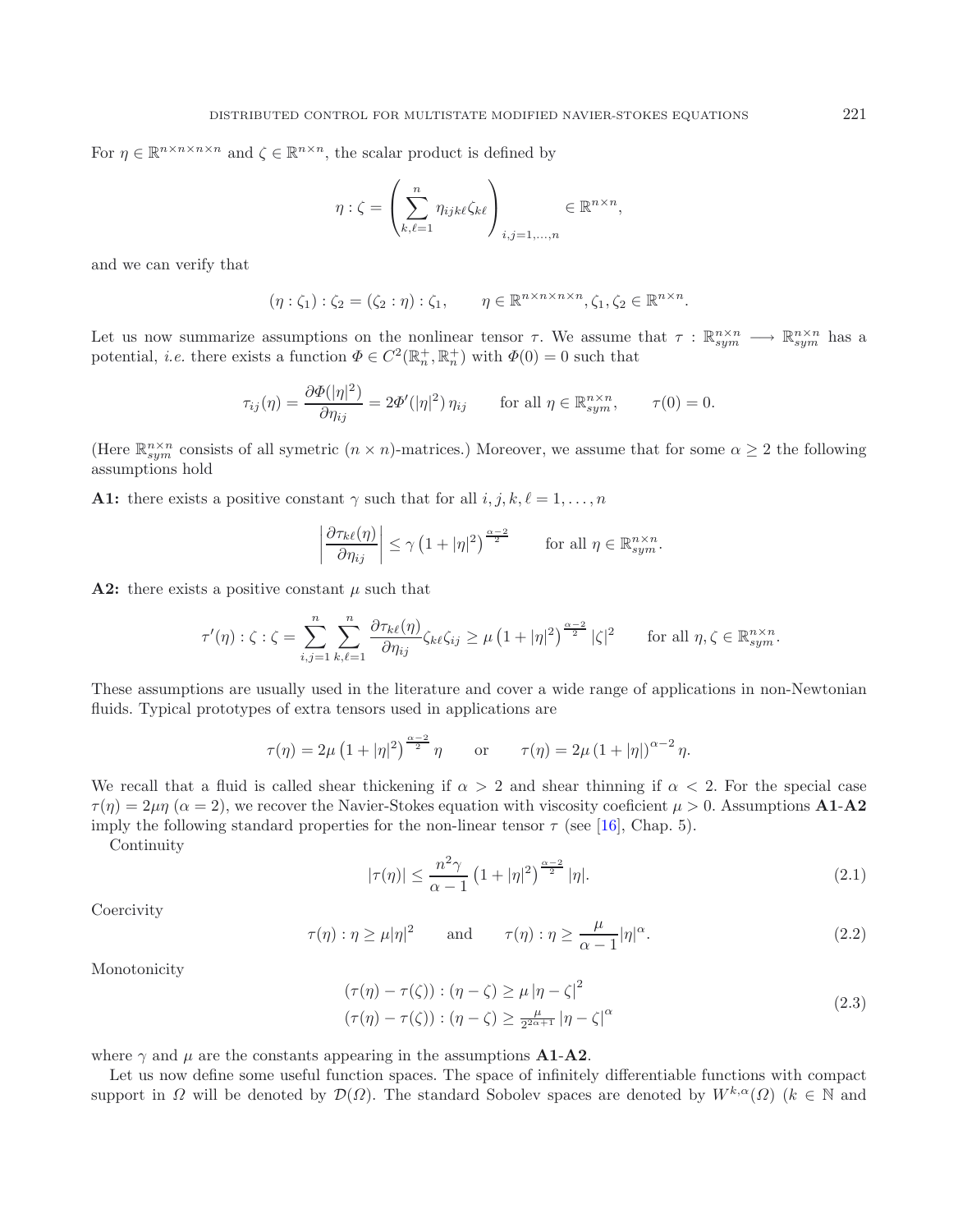$1 < \alpha < \infty$ ), and their norms by  $\| \cdot \|_{k,\alpha}$ . We set  $W^{0,\alpha}(\Omega) \equiv L^{\alpha}(\Omega)$  and  $\| \cdot \|_{\alpha} \equiv \| \cdot \|_{L^{\alpha}}$ . In order to eliminate the pressure in the weak formulation of the state equation, we will work in divergence-free spaces. Consider

$$
\mathcal{V} = \{ \varphi \in \mathcal{D}(\Omega) \mid \nabla \cdot \varphi = 0 \},
$$

and denote by  $V_{\alpha}$  the closure of  $V$  with respect to the norm  $\|\nabla \cdot \|_{\alpha}$ , *i.e.* 

$$
V_{\alpha} = \left\{ \varphi \in W_0^{1,\alpha}(\Omega) \mid \nabla \cdot \varphi = 0 \right\}
$$

Following [\[4](#page-19-13),[5\]](#page-19-12), given  $y \in W_0^{1,\alpha}(\Omega)$ , we can associate two weighted Sobolev spaces  $V_\alpha^y$  and  $H_\alpha^y$ , where  $V_\alpha^y$  is the set of functions  $z \in V_\alpha$  such that the norm  $\|\cdot\|$  defined by set of functions  $z \in V_2$  such that the norm  $\|\cdot\|$  defined by

$$
||z||^2 = \int_{\Omega} (1 + |Dy|^2)^{\frac{\alpha - 2}{2}} |Dz|^2 dx
$$

is finite, and  $H^y_\alpha$  is the completion of V with respect to this norm. It may be verified that  $V^y_\alpha$  and  $H^y_\alpha$  are Hilbert spaces and that  $H^y \subset V^y$ . Moreover, since  $\alpha > 2$ , we have spaces and that  $H^y_\alpha \subset V^y_\alpha$ . Moreover, since  $\alpha \geq 2$ , we have

$$
V_\alpha\subset H^y_\alpha\subset V_2
$$

with continuous injections.

In the remaining part of this section, we collect some results that will be useful for the sequel. We begin by the Poincar´e and the Korn inequalities and next, we point out some notable facts related with the convective term.

**Lemma 2.1** (see [\[8\]](#page-19-15), Chap. 2). Let y be in  $H_0^1(\Omega)$ . Then the following estimate holds

$$
||y||_2 \le C_P ||\nabla y||_2
$$
 with  $C_P = \frac{n-1}{\sqrt{n}} |\Omega|^{\frac{1}{n}}$ 

**Lemma 2.2** (see [\[11\]](#page-19-16)). Let y be in  $H_0^1(\Omega)$ . Then we have

<span id="page-3-0"></span>
$$
\left\|\nabla y\right\|_2 \leq \sqrt{2} \left\|Dy\right\|_2,
$$

*with the equality if we suppose that*  $y \in V_2$ .

<span id="page-3-1"></span>**Lemma 2.3** (see [\[2](#page-19-14)], Lem. 2.5). *Let*  $y_1$  *be in*  $V_2$  *and let*  $y_2$  *and*  $y_3$  *be in*  $H_0^1(\Omega)$ *. Then the following estimate* holds *holds*

$$
|(y_1 \cdot \nabla y_2, y_3)| \le \kappa_1 \|Dy_1\|_2 \|Dy_2\|_2 \|Dy_3\|_2
$$

 $with \ \kappa_1 = \frac{2^{\frac{3}{2}}(n-1)}{n} |Q|^{\frac{1}{n(n-1)}}.$ 

<span id="page-3-2"></span>**Lemma 2.4.** *Let*  $y_1$ *,*  $y_2$  *and*  $y_3$  *be in*  $H_0^1(\Omega)$ *. Then* 

$$
(y_1 \cdot \nabla y_2, y_3) = -(y_1 \cdot \nabla y_3, y_2)
$$
 and  $(y_1 \cdot \nabla y_2, y_2) = 0.$ 

Multiplying equation [\(1.1\)](#page-0-0) by test functions  $\varphi \in V_\alpha$  and integrating, we obtain the following weak formulation. **Definition 2.5.** Let  $u \in L^2(\Omega)$ . A function  $y \in V_\alpha$  is a weak solution of [\(1.1\)](#page-0-0) if

$$
(\tau(Dy), D\varphi) + (y \cdot \nabla y, \varphi) = (u, \varphi) \quad \text{for all } \varphi \in V_{\alpha}.
$$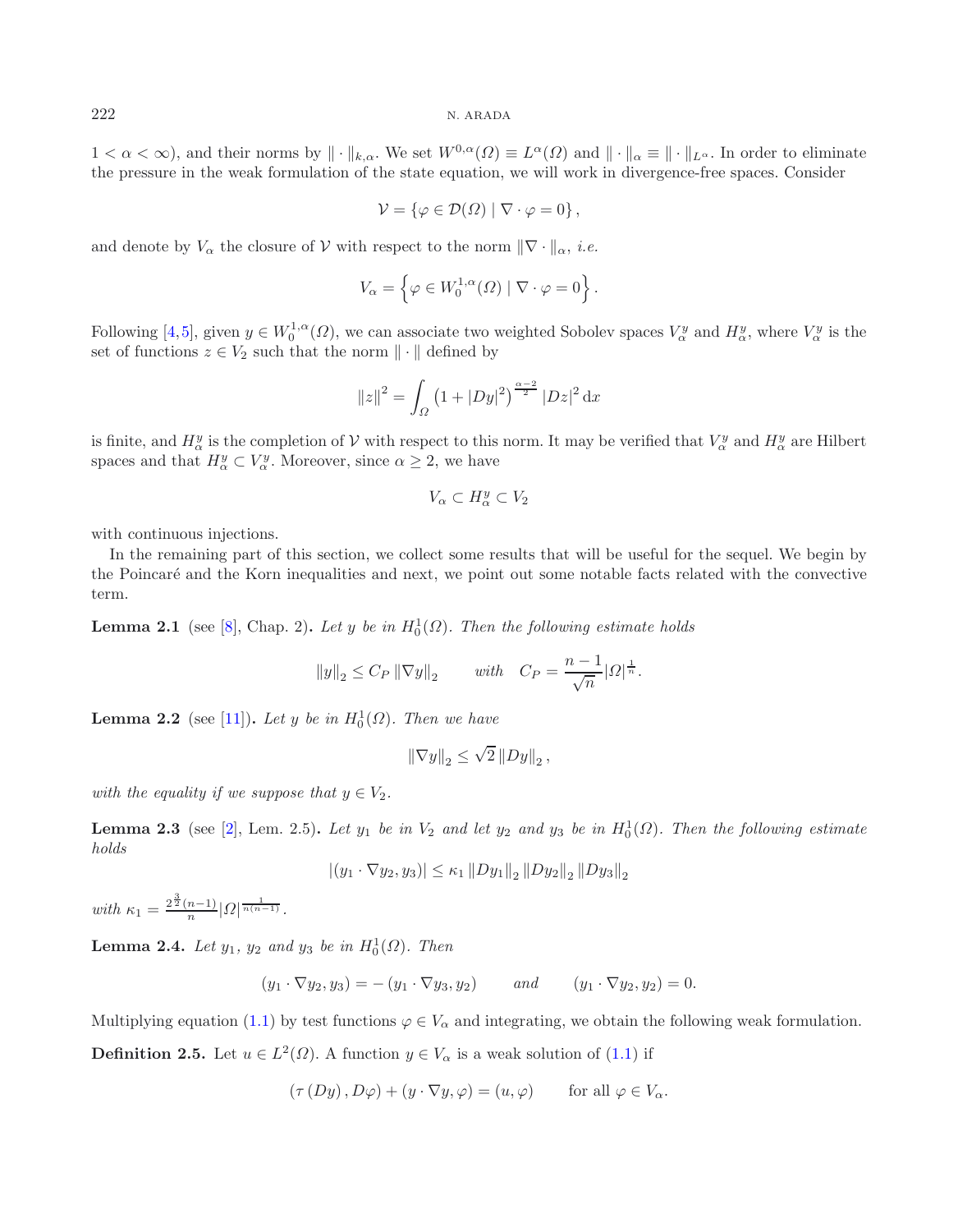<span id="page-4-4"></span>Let us recall that, having a solution satisfying the formulation given in Definition [2.5,](#page-3-0) it is standard to construct the corresponding pressure  $\pi \in L_0^{\alpha}(\Omega)$  such that

$$
(\tau(Dy), D\varphi) + (y \cdot \nabla y, \varphi) - (\pi, \nabla \cdot \varphi) = (u, \varphi) \quad \text{for all } \varphi \in W_0^{1, \alpha}(\Omega).
$$

We will involve the pressure only in the formulations of the theorems and lemmas but not in the proofs, since it can always be reconstructed uniquely.

First mathematical investigations of  $(1.1)$  under conditions  $(2.1)$ – $(2.3)$ , were performed by Lions who proved existence of a weak solution for  $\alpha \ge \frac{3n}{n+2}$  (see [\[13](#page-19-1)] for more details). The restriction on the exponent  $\alpha$  ensures that the convective term belongs to  $L^1$  when considering test functions in  $V_\alpha$ . Due to Lemma [2.3,](#page-3-1) we can see that this condition is obviously satisfied when dealing with shear-thickening flows. Let us also emphasize the work by M´alek *et al.* who established existence and regularity results for this class of problems under less restrictive assumptions (see for example [\[7](#page-19-17), [14,](#page-19-18) [16\]](#page-19-2)).

For the subsequent analysis, we state an existence and uniqueness result for the state equation and useful estimates.

**Proposition 2.6** (see [\[2](#page-19-14)], Props. 3.3 and 3.4)**.** *Assume that*  $A_1$ - $A_2$  *are fulfilled and that*  $u \in L^2(\Omega)$ *. Then problem* [\(1.1\)](#page-0-0) *admits a weak solution*  $y_u \in V_\alpha$  *and the following estimates hold* 

<span id="page-4-0"></span>
$$
||Dy_u||_2 \le \kappa_2 \frac{||u||_2}{\mu}
$$
 and  $||Dy_u||_{\alpha}^{\alpha} \le (\alpha - 1) \left(\kappa_2 \frac{||u||_2}{\mu}\right)^2$ 

with  $\kappa_2 = \frac{\sqrt{2}(n-1)}{\sqrt{n}} |Q|^{\frac{1}{n}}$ . Moreover, if *u* satisfies the following condition √

<span id="page-4-5"></span><span id="page-4-1"></span>
$$
\frac{\|u\|_2}{\mu^2} < \frac{\sqrt{n^3}}{4\left(n-1\right)^2 |\Omega|^{\frac{1}{n-1}}},
$$

*then equation* [\(1.1\)](#page-0-0) *admits a unique weak solution*  $y_u \in V_\alpha$ .

**Proposition 2.7** (see [\[2\]](#page-19-14), Thm 4.1). Assume that  $\mathbf{A}1-\mathbf{A}2$  are fulfilled. Then problem  $(P_{\alpha})$  admits at least a *solution.*

### 3. STATEMENT OF THE MAIN RESULTS

In order to obtain the necessary optimality conditions for  $(P_\alpha)$  stated in Theorem [3.1](#page-4-0) below, a family of problems  $(P_{\alpha}^{\varepsilon})_{\varepsilon}$  whose solutions converge towards a solution of  $(P_{\alpha})$  is introduced and studied in Section [4.](#page-6-0) We<br>derive the optimality conditions for these approximate problems in Section 5 and we pass to th derive the optimality conditions for these approximate problems in Section [5](#page-15-0) and we pass to the limit in these conditions in Section [6.](#page-16-0)

Let us now formulate our main result.

**Theorem 3.1.** *Assume that*  $A1-A2$  *are fulfilled with*  $\alpha \geq 2$ *. Let*  $\bar{u} \in U_{ad}$  *be a solution of*  $(P_{\alpha})$  *and let*  $\bar{y}$  *be the* associated state. There then exist a number  $\bar{\lambda} \geq 0$  and  $\bar{p} \in V_{\alpha}^{\bar{y}}$  such that the following conditions hold

<span id="page-4-3"></span><span id="page-4-2"></span>
$$
\bar{\lambda} + \|\bar{p}\|_{1,2} \neq 0,\tag{3.1}
$$

$$
\begin{cases}\n-\nabla \cdot (\tau(D\bar{y})) + \bar{y} \cdot \nabla \bar{y} + \nabla \bar{\pi} = \bar{u} & \text{in } \Omega, \\
\nabla \cdot \bar{y} = 0 & \text{in } \Omega,\n\end{cases}
$$
\n(3.2)

$$
\begin{aligned}\n\mathbf{I}_{\bar{y}} &= 0 & \text{on } \Gamma, \\
\int \nabla \cdot (\tau'(D\bar{y}) : D\bar{p}) - \bar{y} \cdot \nabla \bar{p} + (\nabla \bar{y})^T \bar{p} + \nabla \tilde{\pi} = \bar{\lambda} (\bar{y} - y_d) & \text{in } \Omega, \\
\nabla \cdot \bar{p} &= 0 & \text{in } \Omega\n\end{aligned}
$$
\n(3.3)

$$
\begin{cases}\n\nabla \cdot \bar{p} = 0 & \text{in } \Omega, \\
\bar{p} = 0 & \text{on } \Gamma,\n\end{cases}
$$
\n(3.3)

$$
(\bar{p} + \bar{\lambda}\nu\bar{u}, v - \bar{u}) \ge 0 \qquad \text{for all } v \in U_{ad}.
$$
\n
$$
(3.4)
$$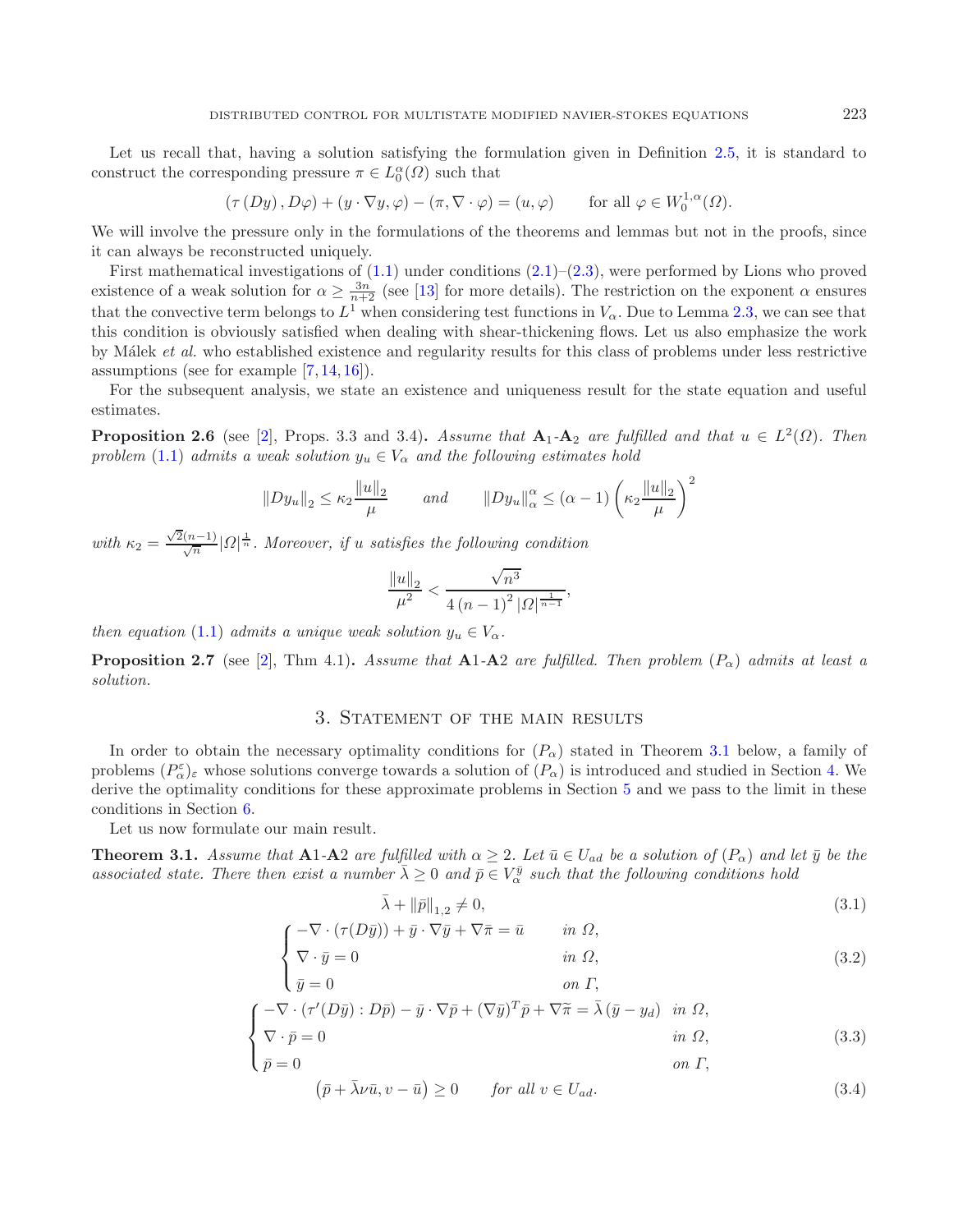*Moreover*  $\bar{p}$  *satisfies* 

$$
(\tau'(D\bar{y}): D\bar{p}, D\bar{p}) + (\bar{p} \cdot \nabla \bar{y}, \bar{p}) \le \bar{\lambda}(\bar{y} - y_d, \bar{p}).
$$
\n(3.5)

It is obvious that these optimality conditions can be written using the weak formulations corresponding to the state and adjoint state systems. More precisely, systems [\(3.2\)](#page-4-1) and [\(3.3\)](#page-4-2) read as

$$
(\tau(D\bar{y}), D\varphi) + (\bar{y} \cdot \nabla \bar{y}, \varphi) = (\bar{u}, \varphi) \quad \text{for all } \varphi \in V_{\alpha}
$$

$$
(\tau'(D\bar{y}): D\varphi, D\bar{p}) + (\varphi \cdot \nabla \bar{y} + \bar{y} \cdot \nabla \varphi, \bar{p}) = \bar{\lambda}(\bar{y} - y_d, \varphi) \quad \text{for all } \varphi \in H_{\alpha}^{\bar{y}}.
$$

The optimality conditions stated in Theorem [3.1](#page-4-0) are of Fritz-John type and we are interested in the cases where  $\overline{\lambda}$  can be chosen equal to one. Following Gunzburger *et al.* [\[10\]](#page-19-10), the set of admissible controls  $U_{ad}$  is said to have the property (C) at  $(\bar{y}, \bar{u})$  if for any nonzero solution  $(p, \pi)$  of the system

$$
\begin{cases}\n-\nabla \cdot (\tau'(D\bar{y}): Dp) - \bar{y} \cdot \nabla p + (\nabla \bar{y})^T p + \nabla \pi = 0 & \text{in } \Omega, \\
\nabla \cdot p = 0 & \text{in } \Omega, \\
p = 0 & \text{on } \Gamma,\n\end{cases}
$$

we can find  $v \in U_{ad}$  such that

<span id="page-5-1"></span>
$$
(\bar{p}, v - \bar{u}) < 0.
$$

It is obvious that if the property (C) is satisfied then  $\bar{\lambda} \neq 0$ . Replacing  $\bar{p}$  by  $\frac{\bar{p}}{\lambda}$ , we obtain the following result.

**Corollary 3.2.** *Assume that assumptions of Thorem [3.1](#page-4-0) are fulfilled. If*  $U_{ad}$  *has the property*  $(C)$  *at*  $(\bar{y}, \bar{u})$ *, then conditions* [\(3.2\)](#page-4-1)–[\(3.5\)](#page-5-0) *hold with*  $\bar{\lambda} = 1$ *.* 

Another consequence of our main result is that the optimality conditions can be obtained in a qualified form if the optimal control is subject to some constraint, the same that guarantees the uniqueness of the corresponding state and adjoint state. This result seems interesting in the sense that we do not need to impose any other constraint on the admissible set of controls.

**Corollary 3.3.** *Assume that assumptions of Thorem [3.1](#page-4-0) are fulfilled, and assume that*  $\bar{u}$  *satisfies* 

$$
\frac{\|\bar{u}\|_2}{\mu^2} < \frac{\sqrt{n^3}}{4\left(n-1\right)^2 |\Omega|^{\frac{1}{n-1}}}.\tag{3.6}
$$

*Then there exist a unique*  $\bar{y} \in V_\alpha$  *and a unique*  $\bar{p} \in H_\alpha^{\bar{y}}$  *such that conditions* [\(3.2\)](#page-4-1)–[\(3.4\)](#page-4-3) *hold with*  $\bar{\lambda} = 1$ *.* 

*Proof.* Due Proposition [2.6,](#page-4-4) the state equation [\(3.2\)](#page-4-1) admits a unique solution  $\bar{y} \in V_{\alpha}$ . Similarly, due Propo-sition 3.9 in [\[2\]](#page-19-14), if  $\bar{u}$  satisfies [\(3.6\)](#page-5-1) then the adjoint system [\(3.3\)](#page-4-2) admits a unique solution  $\bar{p}$  in  $H_{\bar{y}}^{\bar{y}}$ . It follows<br>that if we suppose that  $\bar{\lambda} = 0$  then  $\bar{p} = 0$  is the (unique) solution of (3 that, if we suppose that  $\bar{\lambda} = 0$  then  $\bar{p} \equiv 0$  is the (unique) solution of [\(3.3\)](#page-4-2) leading to a contradiction with the nontriviality condition (3.1). nontriviality condition  $(3.1)$ .

Notice that if the assumptions of the previous corollary are satisfied, then the solution  $\bar{p}$  of [\(3.3\)](#page-4-2) belongs to  $H_{\alpha}^{\bar{y}} \subset V_{\alpha}^{\bar{y}}$ , implying that inequality [\(3.5\)](#page-5-0) is automatically satisfied. More precisely, by testing the weak<br>formulation of (3.3) by  $\bar{p}$  we obtain formulation of  $(3.3)$  by  $\bar{p}$ , we obtain

$$
(\tau'(D\bar{y}): D\bar{p}, D\bar{p}) + (\bar{p} \cdot \nabla \bar{y}, \bar{p}) = (\bar{y} - y_d, \bar{p}).
$$

Let us finish this section by considering the case of the Navier-Stokes equations. For  $\alpha = 2$ ,  $V_{\alpha}^{\bar{y}} \equiv H_{\alpha}^{\bar{y}} \equiv V_2$ <br>and we recover the optimality conditions already established by Aborgal and Cases in [1] for and we recover the optimality conditions already established by Abergel and Casas in [\[1](#page-19-9)] for a slightly different functional.

<span id="page-5-0"></span>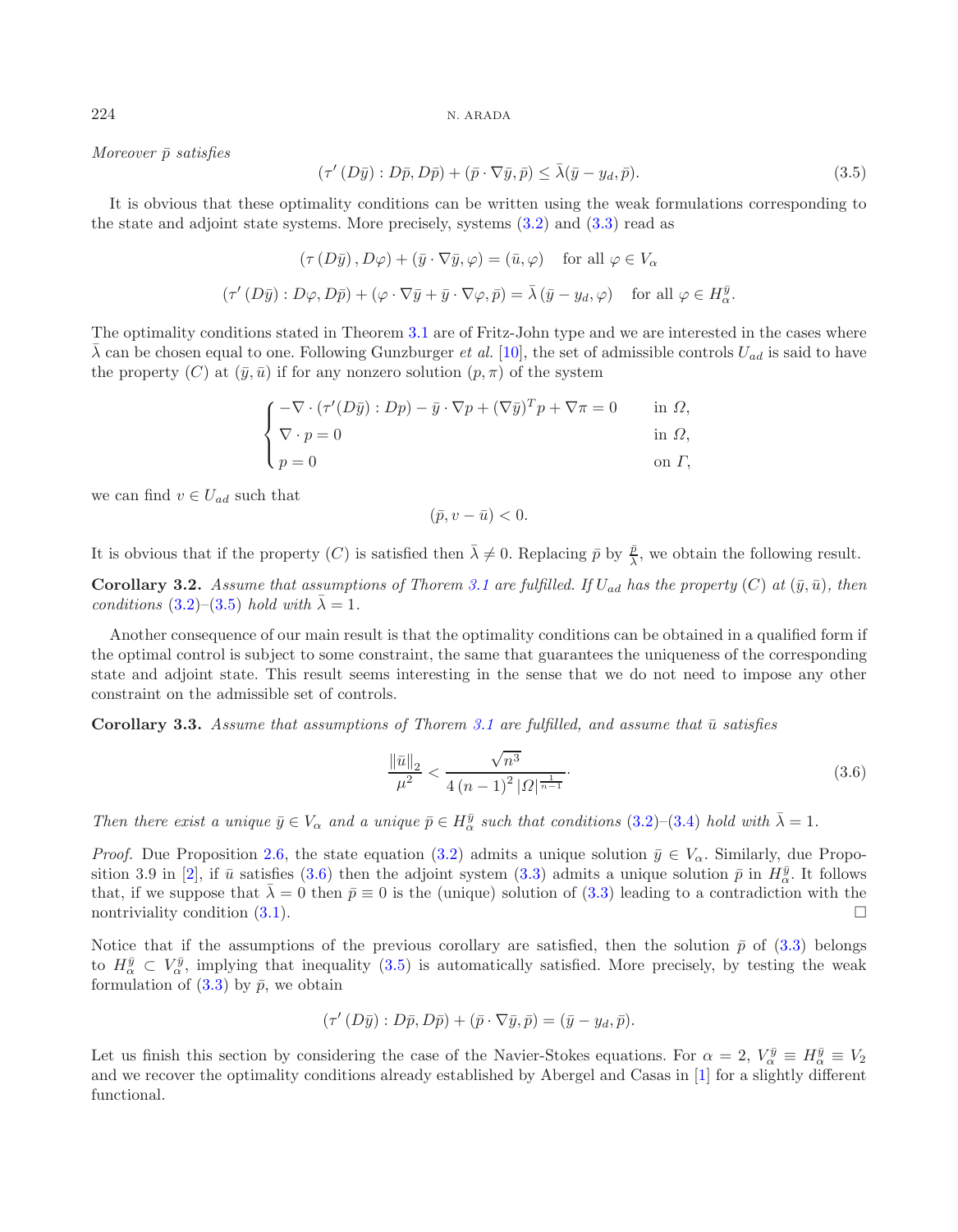**Corollary 3.4.** *Assume that the extra-stress tensor has the form*  $\tau(\eta) = 2\mu\eta$ . Let  $\bar{u} \in U_{ad}$  be a solution of  $(P_2)$ and let  $\bar{y}$  be the associated state. There then exist a number  $\bar{\lambda} > 0$  and  $\bar{p} \in V_2$  such that the following conditions *hold*

$$
\bar{\lambda} + ||\bar{p}||_{1,2} \neq 0,
$$
\n
$$
\begin{cases}\n-\mu \Delta \bar{y} + \bar{y} \cdot \nabla \bar{y} + \nabla \bar{\pi} = \bar{u} & \text{in } \Omega, \\
\nabla \cdot \bar{y} = 0 & \text{in } \Omega,\n\end{cases}
$$
\n
$$
\bar{y} = 0 \qquad \text{on } \Gamma,
$$
\n
$$
\begin{cases}\n-\mu \Delta \bar{p} - \bar{y} \cdot \nabla \bar{p} + (\nabla \bar{y})^T \bar{p} + \nabla \tilde{\pi} = \bar{\lambda} (\bar{y} - y_d) & \text{in } \Omega, \\
\nabla \cdot \bar{p} = 0 & \text{in } \Omega, \\
\bar{p} = 0 & \text{on } \Gamma, \\
(\bar{p} + \bar{\lambda} \nu \bar{u}, v - \bar{u}) \ge 0 & \text{for all } v \in U_{ad}.\n\end{cases}
$$

<span id="page-6-0"></span>*Moreover, if*  $U_{ad}$  *has the property* (C) at  $(\bar{y}, \bar{u})$  *or if*  $\bar{u}$  *satisfies* [\(3.6\)](#page-5-1)*, then the optimality conditions* [\(3.2\)](#page-4-1)–[\(3.5\)](#page-5-0) *hold with*  $\bar{\lambda} = 1$ *.* 

## <span id="page-6-1"></span>4. Approximate problem

#### **4.1. Setting and preliminary convergence results**

Let  $(\bar{u}, \bar{y})$  be a fixed solution of  $(P_{\alpha})$ . Following Abergel and Casas [\[1](#page-19-9)], we approximate the control problem by a family of penalized problems governed by a generalized Stokes system for which uniqueness of solutions is guarenteed. More precisely, for every  $\varepsilon > 0$ , we define a functional  $J^{\varepsilon}$  by

$$
J^{\varepsilon}(w, u) = J(y_{w,u}, u) + \frac{1}{2\varepsilon} ||D (y_{w,u} - w)||_2^2 + \frac{1}{2} ||y_{w,u} - \bar{y}||_2^2 + \frac{1}{2} ||u - \bar{u}||_2^2,
$$

<span id="page-6-2"></span>where  $y_{w,u}$  satisfies following (generalized) Stokes system

$$
\begin{cases}\n-\nabla \cdot (\tau(Dy)) + w \cdot \nabla y + \nabla \pi = u & \text{in } \Omega, \\
\nabla \cdot y = 0 & \text{in } \Omega, \\
y = 0 & \text{on } \Gamma.\n\end{cases}
$$
\n(4.1)

The problem  $(P_{\alpha}^{\varepsilon})$  is then defined in the following way

$$
(P_{\alpha}^{\varepsilon})
$$
 Minimize  $J^{\varepsilon}(w, u)$   
Subject to  $(w, u) \in V_{\alpha} \times U_{ad}$ .

**Proposition 4.1.** *Let*  $u \in L^2(\Omega)$  *and*  $w \in V_\alpha$ *. Then problem* [\(4.1\)](#page-6-1) *admits a unique weak solution*  $y_{w,u}$  *in*  $V_\alpha$ *. Moreover, the following estimates hold*

$$
||Dy_{w,u}||_2 \le \frac{\kappa_2}{\mu} ||u||_2
$$
 and  $||Dy_{w,u}||_{\alpha}^{\alpha} \le (\alpha - 1) \left(\frac{\kappa_2}{\mu} ||u||_2\right)^2$ 

*with*  $\kappa_2$  *defined in Proposition [2.6.](#page-4-4)* 

*Proof.* Existence and uniqueness of a solution and the corresponding estimates can be established by using standard arguments (see for example Props. 3.3. and 3.4 in [\[2\]](#page-19-14)).  $\Box$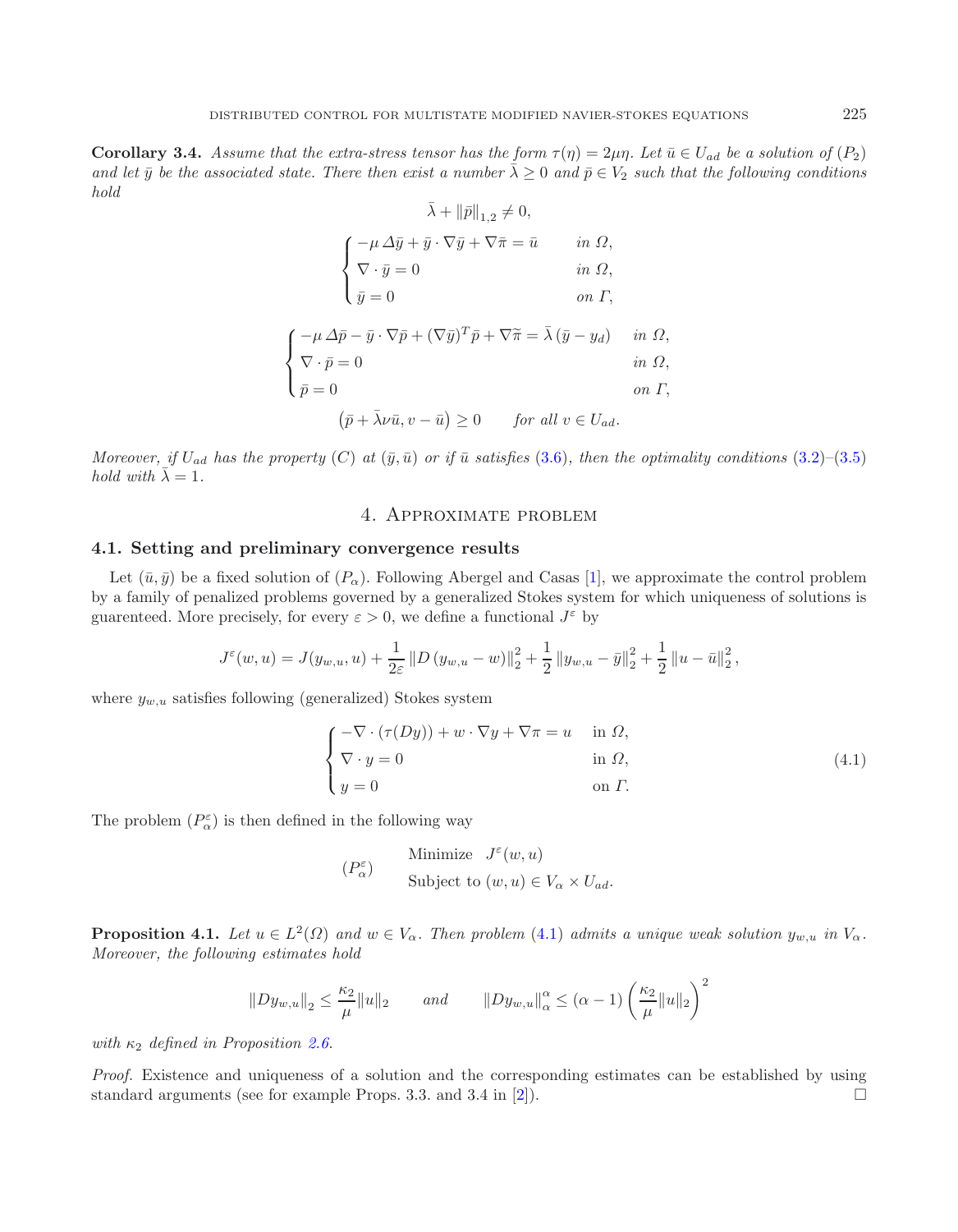We next prove that each problem  $(P_{\alpha}^{\varepsilon})$  admits at least a solution  $(w^{\varepsilon}, u^{\varepsilon})$  and that these solutions form an provincting family for  $(P_{\alpha})$ approximating family for  $(P_{\alpha})$ 

<span id="page-7-0"></span>**Proposition 4.2.** *For every*  $\varepsilon > 0$  *there exists at least one solution*  $(w^{\varepsilon}, u^{\varepsilon})$  *of*  $(P^{\varepsilon}_{\alpha})$ *. Moreover, if we denote*<br>by  $u^{\varepsilon}$  the solution of (4.1) corresponding to  $(w^{\varepsilon}, u^{\varepsilon})$  then we have *by*  $y^{\varepsilon}$  *the solution of* [\(4.1\)](#page-6-1) *corresponding to*  $(w^{\varepsilon}, u^{\varepsilon})$ *, then we have* 

$$
\lim_{\varepsilon \to 0} \|u^{\varepsilon} - \bar{u}\|_{2} = \lim_{\varepsilon \to 0} \frac{1}{\varepsilon} \|D (y^{\varepsilon} - w^{\varepsilon})\|_{2} = 0,
$$
  

$$
\lim_{\varepsilon \to 0} \|D (w^{\varepsilon} - \bar{y})\|_{2} = \lim_{\varepsilon \to 0} \|D (y^{\varepsilon} - \bar{y})\|_{\alpha} = 0,
$$
  

$$
\lim_{\varepsilon \to 0} J^{\varepsilon} (w^{\varepsilon}, u^{\varepsilon}) = J(\bar{y}, \bar{u}).
$$

*Proof.* Existence of an optimal solution  $(w^{\varepsilon}, u^{\varepsilon})$  of  $(P^{\varepsilon}_{\alpha})$  is standard and can be proved by using standard arguments. Since  $y_{\bar{y},\bar{u}} = \bar{y}$ , we have

$$
J^{\varepsilon}(w^{\varepsilon}, u^{\varepsilon}) \leq J^{\varepsilon}(\bar{y}, \bar{u}) = J(\bar{y}, \bar{u})
$$

<span id="page-7-1"></span>implying that

$$
\|u^{\varepsilon}\|_{2}^{2} \le 2\|u^{\varepsilon}-\bar{u}\|_{2}^{2} + 2\|\bar{u}\|_{2}^{2} \le 4J(\bar{y}, \bar{u}) + 2\|\bar{u}\|_{2}^{2}, \tag{4.2}
$$

and

 $\|D(y^{\varepsilon}-w^{\varepsilon})\|_2^2 \leq 2\varepsilon J(\bar{y}, \bar{u}) \longrightarrow 0 \quad \text{when } \varepsilon \to 0.$ 

Setting  $\varphi = y^{\varepsilon}$  in the weak formulation of [\(4.1\)](#page-6-1) yields

$$
(\tau(Dy^{\varepsilon}), Dy^{\varepsilon}) = (u^{\varepsilon}, y^{\varepsilon}).
$$

Taking into account  $(2.2)$ , the Poincaré and the Korn inequalities, we obtain

$$
\mu \left\| D y^{\varepsilon} \right\|_2^2 \leq \left\| u^{\varepsilon} \right\|_2 \left\| y^{\varepsilon} \right\|_2 \leq \kappa_2 \left\| u^{\varepsilon} \right\|_2 \left\| D y^{\varepsilon} \right\|_2
$$

which together with  $(4.2)$  give

$$
||Dy^{\varepsilon}||_2 \le \frac{\kappa_2}{\mu} ||u^{\varepsilon}||_2 \le \frac{\kappa_2}{\mu} \left( 4J(\bar{y}, \bar{u}) + 2 ||\bar{u}||_2^2 \right)^{\frac{1}{2}}
$$
(4.3)

and

$$
\mu \left\| D y^{\varepsilon} \right\|_{\alpha}^{\alpha} \leq \left\| u^{\varepsilon} \right\|_{2} \left\| y^{\varepsilon} \right\|_{2} \leq \kappa_{2} \left\| u^{\varepsilon} \right\|_{2} \left\| D y^{\varepsilon} \right\|_{2} \leq \frac{\kappa_{2}^{2}}{\mu} \left( 4J(\bar{y}, \bar{u}) + 2 \left\| \bar{u} \right\|_{2}^{2} \right).
$$

The previous estimate together with [\(2.1\)](#page-2-0) imply

$$
\|\tau(Dy^{\varepsilon})\|_{\alpha'}^{\alpha'} \le \left(\frac{n^2\gamma}{\alpha-1}\right)^{\alpha'} \int_{\Omega} \left(1+|Dy^{\varepsilon}|^2\right)^{\frac{\alpha-2}{2}\alpha'} |Dy^{\varepsilon}|^{\alpha'} dx
$$
  

$$
\le \left(\frac{n^2\gamma}{\alpha-1}\right)^{\alpha'} \int_{\Omega} \left(1+|Dy^{\varepsilon}|^2\right)^{\frac{\alpha}{2}} dx \le \left(\frac{n^2\gamma}{\alpha-1}\right)^{\alpha'} 2^{\frac{\alpha-2}{2}} (|\Omega|+ \|Dy^{\varepsilon}\|_{\alpha}^{\alpha})
$$
  

$$
\le \left(\frac{n^2\gamma}{\alpha-1}\right)^{\alpha'} 2^{\frac{\alpha-2}{2}} \left(|\Omega|+\left(\frac{\kappa_2}{\mu}\right)^2 \left(4J(\bar{y}, \bar{u})+2\|\bar{u}\|_2^2\right)\right)
$$

and the sequence  $(\tau(Dy^{\varepsilon}))_{\varepsilon}$  is uniformly bounded in  $L^{\alpha'}$ <br> $(u^{\varepsilon}) = (u^{\varepsilon})$  and  $(\tau(Du^{\varepsilon}))$  and  $(u, u, \tilde{\tau}) \in L^2(\Omega)$ ( $\Omega$ ). There then exist subsequences, still indexed by  $\varepsilon$ ,<br> $\chi V \propto I^{\alpha'}(Q)$  such that  $(u^{\varepsilon})$ , would converges to u in  $(u^{\varepsilon})_{\varepsilon}$ ,  $(y^{\varepsilon})_{\varepsilon}$ ,  $(w^{\varepsilon})_{\varepsilon}$  and  $(\tau(Dy^{\varepsilon}))_{\varepsilon}$ , and  $(u, y, \tilde{\tau}) \in L^2(\Omega) \times V_{\alpha} \times L^{\alpha'}(\Omega)$  such that  $(u^{\varepsilon})_{\varepsilon}$  weakly converges to u in  $L^2(\Omega)$  ( $u^{\varepsilon}$ ) and  $(u^{\varepsilon})_{\varepsilon}$  and  $(u^{\varepsilon})_{$  $L^2(\Omega)$ ,  $(y^{\varepsilon})_{\varepsilon}$  and  $(w^{\varepsilon})_{\varepsilon}$  weakly converge to y in  $V_{\alpha}$ , and  $(\tau(Dy^{\varepsilon}))_{\varepsilon}$  weakly converges to  $\tilde{\tau}$  in  $L^{\alpha'}(\Omega)$ . Moreover,

<span id="page-7-2"></span>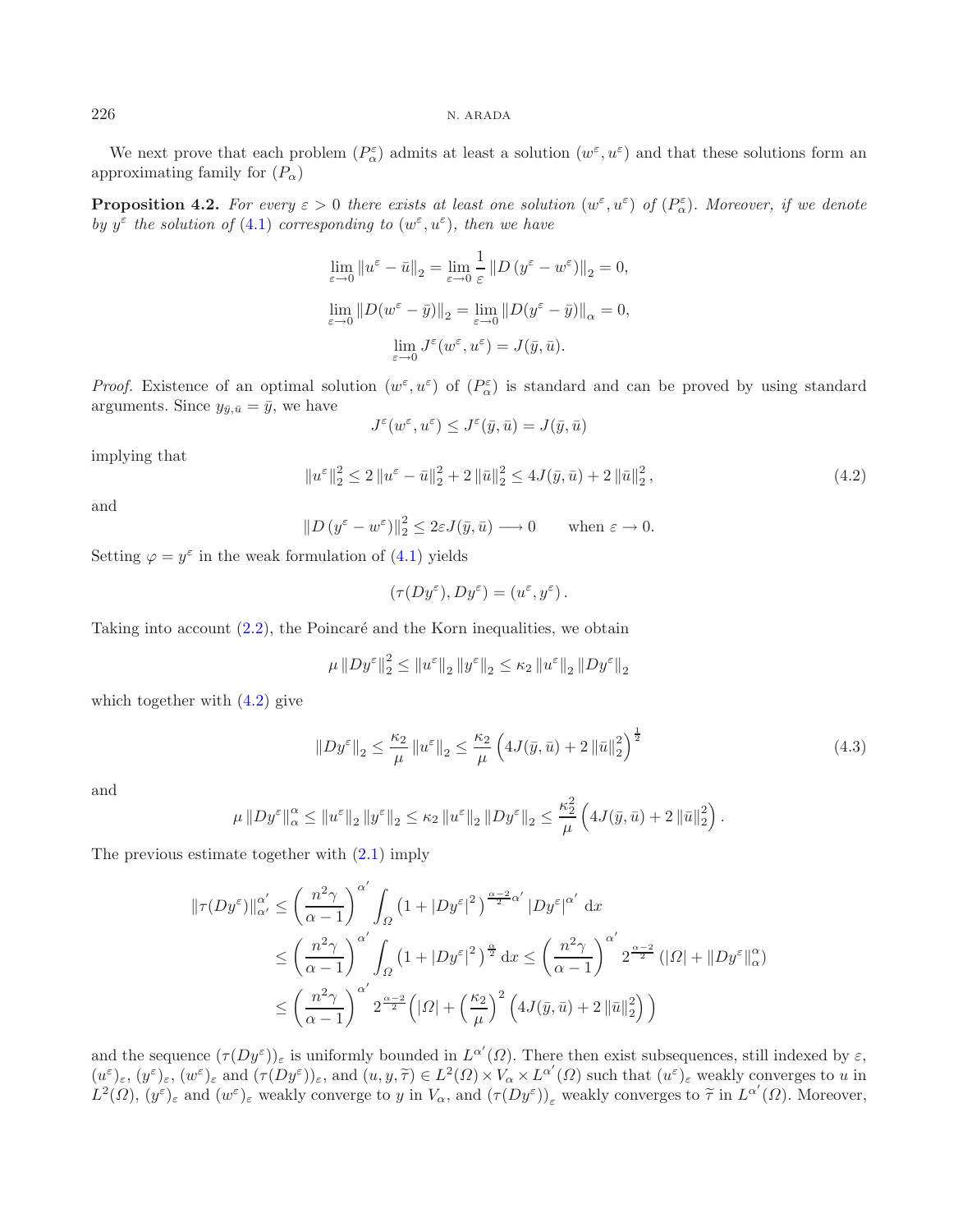since  $\alpha \ge 2 > \frac{3n}{n+2}$ , by using compactness results on Sobolev spaces, we deduce that  $(w^{\varepsilon})_{\varepsilon}$  strongly converges to y in  $L^{\frac{2\alpha}{\alpha-1}}(\Omega)$  and for all  $\varphi \in V_\alpha$ , we have

$$
\left| \left( w^{\varepsilon} \cdot \nabla w^{\varepsilon} - y \cdot \nabla y, \varphi \right) \right| \le \left| \left( \left( w^{\varepsilon} - y \right) \cdot \nabla w^{\varepsilon}, \varphi \right) \right| + \left| \left( y \cdot \nabla \left( w^{\varepsilon} - y \right), \varphi \right) \right|
$$
  
\n
$$
= \left| \left( \left( w^{\varepsilon} - y \right) \cdot \nabla w^{\varepsilon}, \varphi \right) \right| + \left| \left( y \cdot \nabla \varphi, w^{\varepsilon} - y \right) \right|
$$
  
\n
$$
\le \left( \left\| \nabla w^{\varepsilon} \right\|_{\alpha} \left\| \varphi \right\|_{\frac{2\alpha}{\alpha - 1}} + \left\| y \right\|_{\frac{2\alpha}{\alpha - 1}} \left\| \nabla \varphi \right\|_{\alpha} \right) \left\| w^{\varepsilon} - y \right\|_{\frac{2\alpha}{\alpha - 1}}
$$
  
\n
$$
\longrightarrow 0 \qquad \text{when } \varepsilon \to 0. \tag{4.4}
$$

Taking into account these convergence results, by passing to the limit in the weak formulation corresponding to  $y^{\varepsilon}$  and using classical arguments, we obtain

$$
(\tau(Dy), D\varphi) + (y \cdot \nabla y, \varphi) = (u, \varphi) \quad \text{for all } \varphi \in V_{\alpha}.
$$

Therefore y is the solution of [\(1.1\)](#page-0-0) corresponding to u and  $(y, u)$  is admissible for  $(P_{\alpha})$ . To prove that  $(y^{\varepsilon})_{\varepsilon > 0}$ <br>strongly converges to u in  $W^{1,\alpha}(Q)$  notice that due to the monotonicity condition  $(2, 3)$ . strongly converges to y in  $W_0^{1,\alpha}(\Omega)$ , notice that due to the monotonicity condition  $(2.3)_2$  $(2.3)_2$ , Lemma [2.4](#page-3-2) and classical embedding results, we have classical embedding results, we have

$$
\frac{\mu}{2^{2\alpha+1}} \|D(y^{\varepsilon} - y)\|_{\alpha}^{\alpha} \leq (\tau (Dy^{\varepsilon}) - \tau (Dy), D(y^{\varepsilon} - y))
$$
  
=  $(u^{\varepsilon} - u, y^{\varepsilon} - y) + (y \cdot \nabla y - w^{\varepsilon} \cdot \nabla y^{\varepsilon}, y^{\varepsilon} - y)$   
=  $(u^{\varepsilon} - u, y^{\varepsilon} - y) + ((y - w^{\varepsilon}) \cdot \nabla y, y^{\varepsilon} - y)$   
 $\longrightarrow 0 \quad \text{when } \varepsilon \to 0.$ 

Finally, since  $(\bar{y}, \bar{u})$  is a solution of  $(P_{\alpha})$ , we have

$$
J(y, u) \le J(y, u) + \frac{1}{2} ||y - \bar{y}||_2^2 dx + \frac{1}{2} ||u - \bar{u}||_2^2
$$
  

$$
\le \liminf_{\varepsilon \to 0} J^{\varepsilon}(w^{\varepsilon}, u^{\varepsilon}) \le J(\bar{y}, \bar{u}) \le J(y, u).
$$

and consequently  $y \equiv \bar{y}$  and  $u \equiv \bar{u}$ . On the other hand

$$
J(\bar{y}, \bar{u}) \le \liminf_{\varepsilon \to 0} J^{\varepsilon}(w^{\varepsilon}, u^{\varepsilon}) \le \limsup_{\varepsilon \to 0} J^{\varepsilon}(w^{\varepsilon}, u^{\varepsilon}) \le J(\bar{y}, \bar{u})
$$

and thus

$$
\limsup_{\varepsilon \to 0} \left( \frac{1}{2\varepsilon} \left\| D\left( y^{\varepsilon} - w^{\varepsilon} \right) \right\|_{\alpha}^{\alpha} dx + \frac{1}{2} \left\| u^{\varepsilon} - \bar{u} \right\|_{2} \right) \leq \limsup_{\varepsilon \to 0} \left( J^{\varepsilon} \left( w^{\varepsilon}, u^{\varepsilon} \right) - J \left( y^{\varepsilon}, u^{\varepsilon} \right) \right) \leq \limsup_{\varepsilon \to 0} J^{\varepsilon} \left( w^{\varepsilon}, u^{\varepsilon} \right) - \liminf_{\varepsilon \to 0} J \left( y^{\varepsilon}, u^{\varepsilon} \right) \leq 0.
$$

The claimed result is then proven.  $\Box$ 

In order to establish the approximate optimality conditions corresponding to  $(P_{\alpha}^{\varepsilon})$ , we need to study the properties of the corresponding control-to-state mapping. Consider

$$
G: V_{\alpha} \times L^{2}(\Omega) \longrightarrow V_{2}
$$

$$
(w, u) \longmapsto y_{w,u}.
$$

where  $y_{w,u}$  is the solution of [\(4.1\)](#page-6-1). In the next section, we derive some estimates necessary to prove the Lipschitz continuity of G. Existence and uniqueness results for an auxiliary linearized system are established in Section [4.3](#page-10-0) while Section [4.4](#page-11-0) is devoted to the the analysis of the differentiability of  $G$ .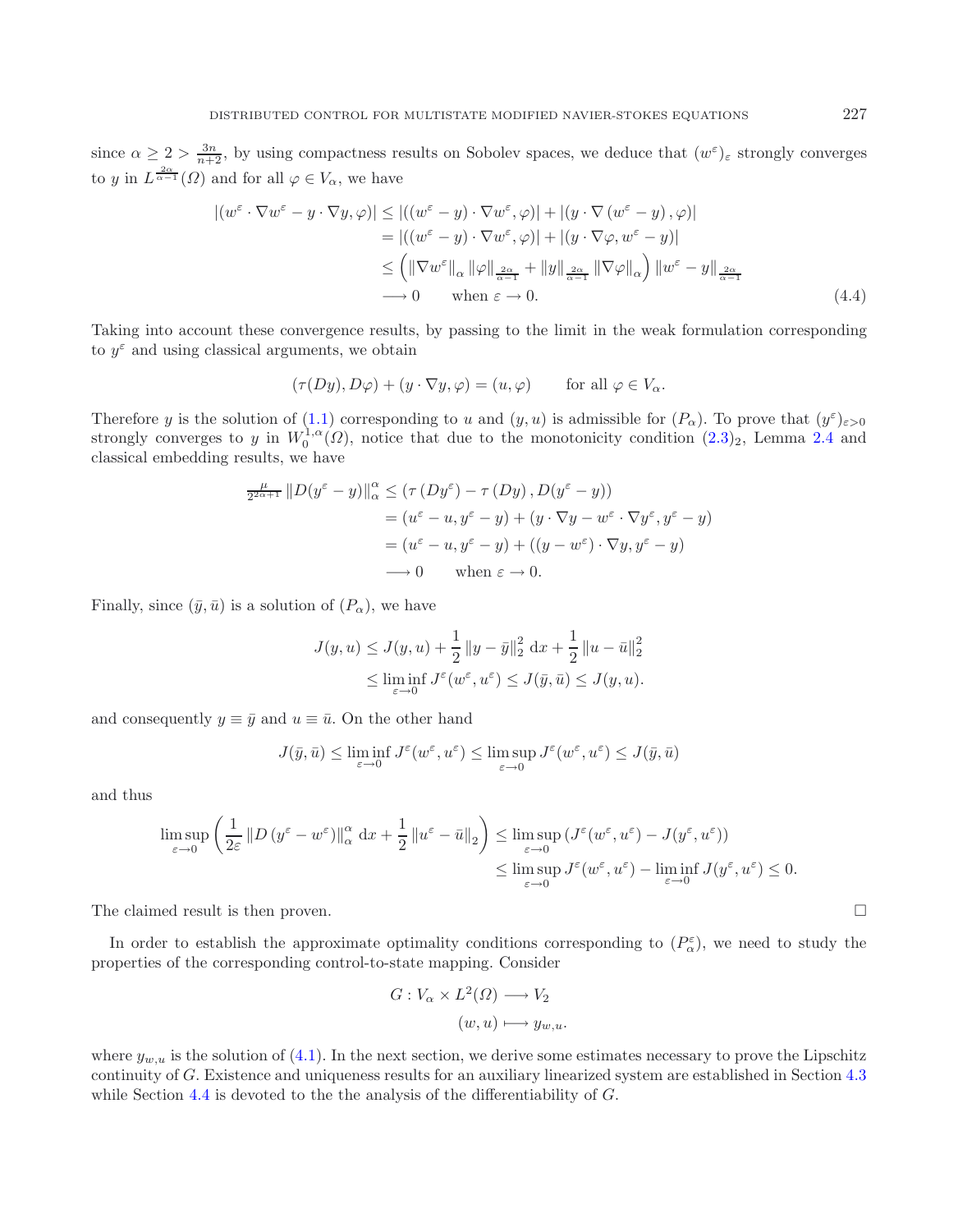# **4.2. Lipschitz continuity of the control-to-state mapping**

<span id="page-9-1"></span>**Lemma 4.3.** *For*  $i = 1, 2$ *, let*  $(u_i, w_i)$  *be in*  $L^2(\Omega) \times V_\alpha$  *and let*  $y_{w_i, u_i}$  *be the corresponding weak solution of* [\(4.1\)](#page-6-1)*. Then the following estimates hold*

$$
||D (y_{w_1, u_1} - y_{w_2, u_2})||_2 \leq \frac{\kappa_2}{\mu} \left( ||u_1 - u_2||_2 + \frac{\kappa_1 ||u_1||_2}{\mu} ||D(w_1 - w_2)||_2 \right)
$$
  

$$
||D (y_{w_1, u_1} - y_{w_2, u_2})||_{\alpha} \leq 2^{2\alpha + 1} \left( \frac{\kappa_2}{\mu} \left( ||u_1 - u_2||_2 + \frac{\kappa_1 ||u_1||_2}{\mu} ||D(w_2 - w_1)||_2 \right) \right)^2
$$

*with*  $\kappa_1$  *and*  $\kappa_2$  *respectively defined in Lemma [2.3](#page-3-1) and Proposition [2.6.](#page-4-4)* 

*Proof.* To simplify the notation, set  $y_i = y_{w_i, u_i}$ . Substituing in the weak formulation of [\(4.1\)](#page-6-1), setting  $\varphi = y_1 - y_2$ and using Lemma [2.4,](#page-3-2) we get

$$
(\tau(Dy_1) - \tau(Dy_2), D (y_1 - y_2)) = (u_1 - u_2, y_1 - y_2) + (w_2 \cdot \nabla y_2 - w_1 \cdot \nabla y_1, y_1 - y_2)
$$
  
=  $(u_1 - u_2, y_1 - y_2) + ((w_2 - w_1) \cdot \nabla y_1, y_1 - y_2) - (w_2 \cdot \nabla (y_1 - y_2), y_1 - y_2)$   
=  $(u_1 - u_2, y_1 - y_2) + ((w_2 - w_1) \cdot \nabla y_1, y_1 - y_2).$ 

Using the Poincaré and the Korn inequalities, we obtain

$$
|(u_1 - u_2, y_1 - y_2)| \le ||u_1 - u_2||_2 ||y_1 - y_2||_2 \le \kappa_2 ||u_1 - u_2||_2 ||D (y_1 - y_2)||_2.
$$

On the other hand, due to Lemma [2.3](#page-3-1) and Proposition [4.1,](#page-6-2) we have

$$
\left| \left( (w_2 - w_1) \cdot \nabla y_1, y_1 - y_2 \right) \right| \le \kappa_1 \left\| D(w_2 - w_1) \right\|_2 \left\| Dy_1 \right\|_2 \left\| D(y_1 - y_2) \right\|_2
$$
  

$$
\le \kappa_1 \frac{\kappa_2 \|u_1\|_2}{\mu} \left\| D(w_2 - w_1) \right\|_2 \left\| D(y_1 - y_2) \right\|_2.
$$

By combining these estimates and taking into account the monotonicity condition  $(2.3)_1$  $(2.3)_1$ , we deduce that

$$
\mu ||D(y_1 - y_2)||_2^2 \le \left(\tau(Dy_1) - \tau(Dy_2), D(y_1 - y_2)\right) \le \kappa_2 \left(\|u_1 - u_2\|_2 + \frac{\kappa_1 \|u_1\|_2}{\mu} \left\|D(w_2 - w_1)\right\|_2\right) \left\|D(y_1 - y_2)\right\|_2\tag{4.5}
$$

implying the first estimate. Due to  $(2.3)_2$  $(2.3)_2$  and  $(4.5)$ , it follows that

$$
2^{-(2\alpha+1)}\mu ||D(y_1 - y_2)||_{\alpha}^{\alpha} \leq (\tau(Dy_1) - \tau(Dy_2), D(y_1 - y_2))
$$
  

$$
\leq \kappa_2 \left( ||u_1 - u_2||_2 + \frac{\kappa_1 ||u_1||_2}{\mu} ||D(w_2 - w_1)||_2 \right) ||D(y_1 - y_2)||_2
$$
  

$$
\leq \frac{\kappa_2^2}{\mu} \left( ||u_1 - u_2||_2 + \frac{\kappa_1 ||u_1||_2}{\mu} ||D(w_2 - w_1)||_2 \right)^2
$$

which gives the second estimate and completes the proof.

<span id="page-9-2"></span>**Lemma 4.4.** *For*  $i = 1, 2$ *, let*  $(u_i, w_i)$  *be in*  $L^2(\Omega) \times V_\alpha$  *and let*  $y_{w_i, u_i}$  *be the corresponding weak solution of* [\(4.1\)](#page-6-1)*. Then the following estimate holds*

$$
||y_{w_1,u_1} - y_{w_2,u_2}||_{H^{y_{w_2,u_2}}_{\alpha}} \leq \frac{\kappa_2 \kappa_3}{\mu} \left( ||u_1 - u_2||_2 + \frac{\kappa_1 ||u_1||_2}{\mu} ||D(w_2 - w_1)||_2 \right)
$$

*with*  $\kappa_3 = 2^{\frac{\alpha - 2}{2}} (1 + 2^{2\alpha + 1})^{\frac{1}{2}}$ .

<span id="page-9-0"></span>
$$
\Box
$$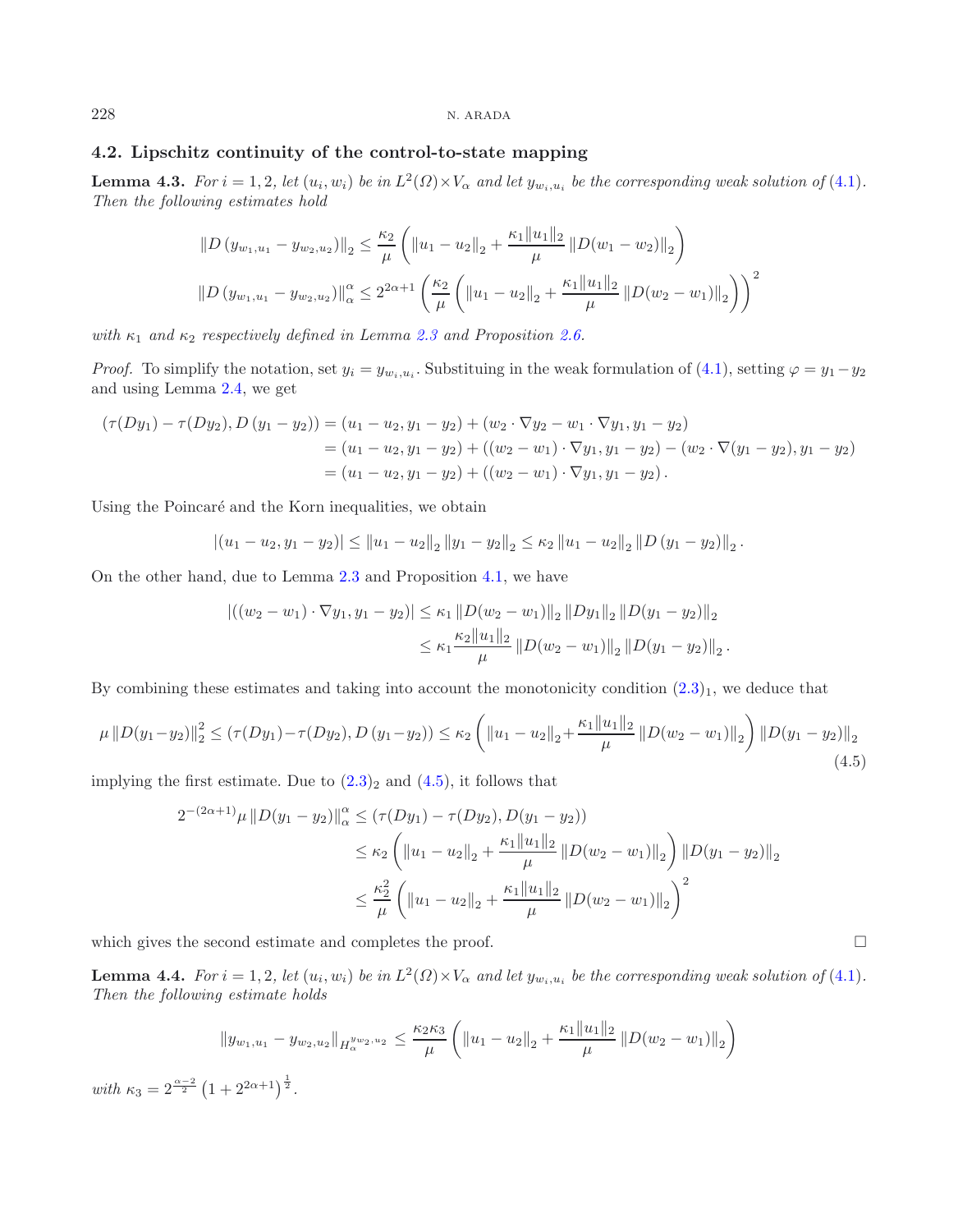*Proof.* By taking into account assumption **A2** and using standard arguments, for every  $\eta, \zeta \in \mathbb{R}_{sym}^{n \times n}$  we have

<span id="page-10-1"></span>
$$
(\tau(\eta) - \tau(\zeta)) : (\eta - \zeta) = \sum_{i,j} (\tau_{ij}(\eta) - \tau_{ij}(\zeta)) (\eta - \zeta)_{ij}
$$
  
\n
$$
= \sum_{i,j=1}^{n} \int_{0}^{1} \frac{d}{ds} \tau_{ij}(\zeta + s(\eta - \zeta)) ds (\eta - \zeta)_{ij}
$$
  
\n
$$
= \sum_{i,j=1}^{n} \sum_{k,\ell=1}^{n} \int_{0}^{1} \frac{\partial \tau_{ij}}{\partial \eta_{k\ell}} (\zeta + s(\eta - \zeta)) (\eta - \zeta)_{k\ell} ds (\eta - \zeta)_{ij}
$$
  
\n
$$
= \int_{0}^{1} \tau'(\zeta + s(\eta - \zeta)) : (\eta - \zeta) : (\eta - \zeta) ds
$$
  
\n
$$
\geq \mu \int_{0}^{1} (1 + |\zeta + s(\eta - \zeta)|^{2})^{\frac{\alpha - 2}{2}} |\eta - \zeta|^{2} ds
$$
  
\n
$$
= \mu (1 + |\zeta + s^{*}(\eta - \zeta)|^{2})^{\frac{\alpha - 2}{2}} |\eta - \zeta|^{2},
$$
\n(4.6)

where  $0 \lt s^* \lt 1$  is a number arising when applying the mean values thorem to the integral. On the other hand, for every  $s \in [0, 1]$ , we have

<span id="page-10-2"></span>
$$
(1+|\zeta|^2)^{\frac{\alpha-2}{2}} \le (1+2|\zeta+s(\eta-\zeta)|^2+2|\eta-\zeta|^2)^{\frac{\alpha-2}{2}} \n\le 2^{\alpha-2}\left((1+|\zeta+s(\eta-\zeta)|^2)^{\frac{\alpha-2}{2}}+|\eta-\zeta|^{\alpha-2}\right).
$$
\n(4.7)

Combining  $(4.6)$  and  $(4.7)$ , we obtain

$$
2^{2-\alpha}(1+|\zeta|^2)^{\frac{\alpha-2}{2}}|\zeta-\eta|^2 \le (1+|\zeta+s^*(\eta-\zeta)|^2)^{\frac{\alpha-2}{2}}|\eta-\zeta|^2+|\eta-\zeta|^{\alpha}
$$
  

$$
\le \frac{1}{\mu}(\tau(\eta)-\tau(\zeta)):(\eta-\zeta)+|\eta-\zeta|^{\alpha}
$$

and thus

$$
2^{2-\alpha} \left\| \left(1+|D y_{w_2,u_2}|^2\right)^{\frac{\alpha-2}{4}} D(y_{w_1,u_1}-y_{w_2,u_2}) \right\|_2^2 \leq \frac{1}{\mu} \left( \tau(D y_{w_1,u_1}) - \tau(D y_{w_2,u_2}), D(y_{w_1,u_1}-y_{w_2,u_2}) \right) + \|D(y_{w_1,u_1}-y_{w_2,u_2})\|_{\alpha}^{\alpha}.
$$

The conclusion is a direct consequence of inequality  $(4.5)$  and Lemma [4.3.](#page-9-1)

## <span id="page-10-0"></span>**4.3. Linearized equation**

To show the differentiability of  $G$ , we need to investigate the following linearized system

$$
\begin{cases}\n-\nabla \cdot (\tau'(Dy) : Dz) + w \cdot \nabla z + \nabla \pi = v - f \cdot \nabla y & \text{in } \Omega, \\
\nabla \cdot z = 0 & \text{in } \Omega, \\
z = 0 & \text{on } \Gamma,\n\end{cases}
$$
\n(4.8)

where  $v \in L^2(\Omega)$  and  $(f, w, y) \in (V_\alpha)^3$ .

<span id="page-10-4"></span>**Definition 4.5.** A function z is a weak solution of  $(4.8)$  if

$$
(\tau'(Dy) : Dz, D\varphi) + (w \cdot \nabla z, \varphi) = (v - f \cdot \nabla y, \varphi) \quad \text{for all } \varphi \in H^y_{\alpha}.
$$

<span id="page-10-3"></span> $\Box$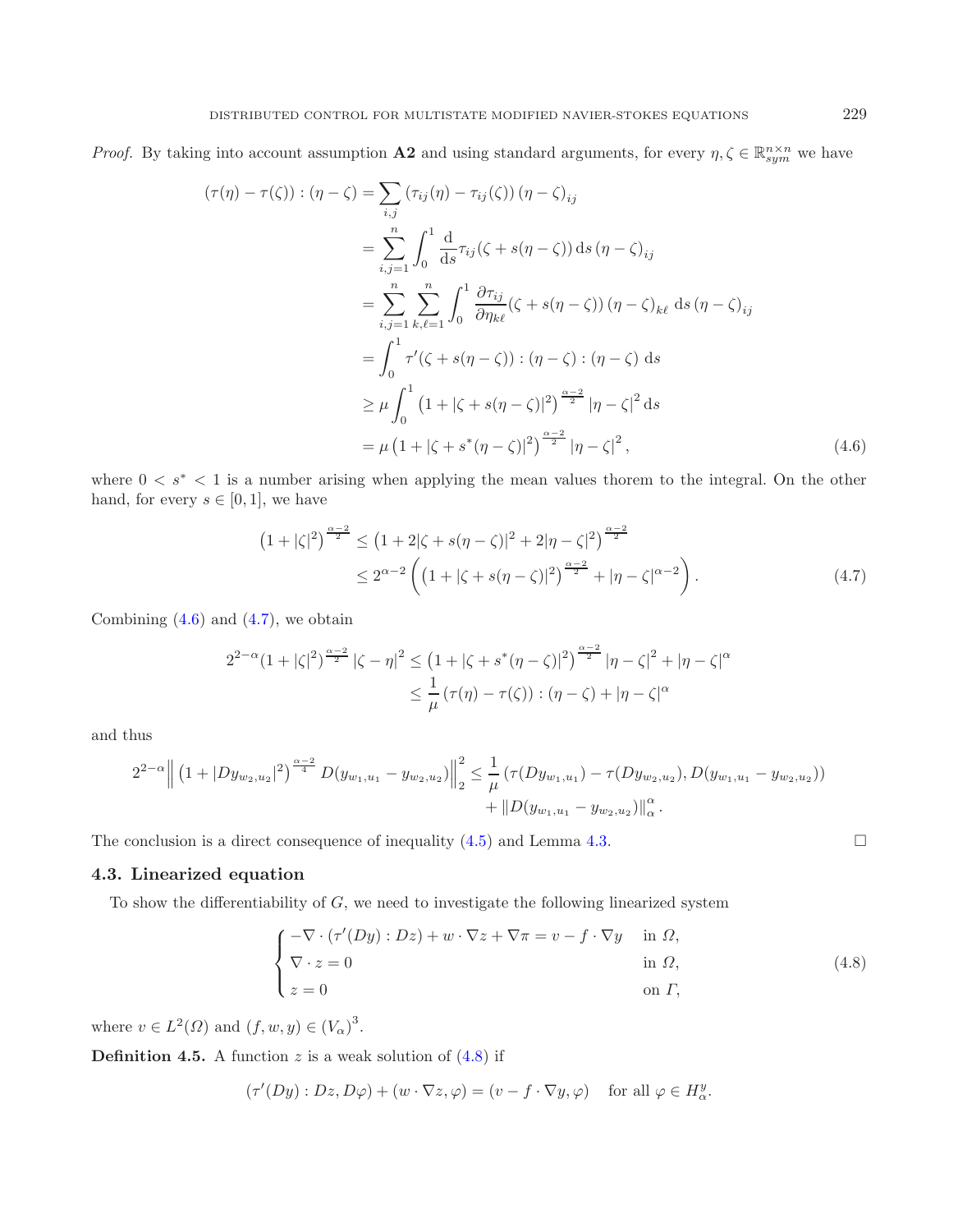**Proposition 4.6.** *Let*  $v \in L^2(\Omega)$  *and*  $(f, w, y) \in (V_\alpha)^3$ . *Then problem* [\(4.8\)](#page-10-3) *admits a unique solution* z *in*  $H^y_\alpha$ .<br>Moreover, the following estimate holds *Moreover, the following estimate holds*

<span id="page-11-1"></span>
$$
||z||_{H_{\alpha}^y} \leq \frac{1}{\mu} (\kappa_2 ||v||_2 + \kappa_1 ||Df||_2 ||Dy||_2).
$$

*Proof.* Consider the bilinear form defined by

$$
B(z_1, z_2) = (\tau'(Dy) : Dz_1, Dz_2) + (w \cdot \nabla z_1, z_2).
$$

Let us first prove that B is coercive on  $H^y_\alpha$ . Taking into account Lemma [2.4](#page-3-2) and assumption **A2**, we have

$$
B(z, z) = (\tau'(Dy) : Dz, Dz) + (w \cdot \nabla z, z) = (\tau'(Dy) : Dz, Dz)
$$
  
 
$$
\geq \nu \int_{\Omega} (1 + |Dy|^2)^{\frac{\alpha}{2} - 1} |Dz|^2 dx = \nu ||z||_{H^y_{\alpha}}^2,
$$
 (4.9)

for every  $z \in H^y_\alpha$ . On the other hand, Lemma [2.3](#page-3-1) and assumption **A1** yield

$$
\left| \left( \tau'(Dy) : Dz_1, Dz_2 \right) \right| \le \gamma \int_{\Omega} \left( 1 + |Dy|^2 \right)^{\frac{\alpha - 2}{2}} |Dz_1||Dz_2| \, \mathrm{d}x
$$
  

$$
\le \gamma \left\| \left( 1 + |Dy|^2 \right)^{\frac{\alpha - 2}{4}} Dz_1 \right\|_2 \left\| \left( 1 + |Dy|^2 \right)^{\frac{\alpha - 2}{4}} Dz_2 \right\|_2 = \gamma \left\| z_1 \right\|_{H^y_{\alpha}} \|z_2\|_{H^y_{\alpha}}
$$

and

$$
|(w\cdot\nabla z_1,z_2)|\leq \kappa_2 ||Dw||_2 ||Dz_1||_2 ||Dz_2||_2 \leq \kappa_2 ||Dw||_2 ||z_1||_{H^y_\alpha} ||z_2||_{H^y_\alpha},
$$

for every  $z_1, z_2 \in H^{y_u}_{\alpha}$ . Therefore,

$$
B(z_1, z_2) \le (\gamma + \kappa_2 ||Dw||_2) ||z_1||_{H^y_\alpha} ||z_2||_{H^y_\alpha}.
$$

The bilinear form B is then continuous and coercive on  $H_g^y$ . Applying the Lax-Milgram theorem, we deduce that problem (4.8) admits a unique solution  $z$  in  $H^y$ . Taking into account (4.9) and Lemma 2.3, we obtain that problem [\(4.8\)](#page-10-3) admits a unique solution z in  $H^y_\alpha$ . Taking into account [\(4.9\)](#page-11-1) and Lemma [2.3,](#page-3-1) we obtain

<span id="page-11-3"></span>
$$
\mu ||z||_{H^y_\alpha}^2 \le B(z, z) = (u, z) - (f \cdot \nabla y, z)
$$
  
\n
$$
\le ||v||_2 ||z||_2 + |(f \cdot \nabla y, z)| \le (\kappa_2 ||u||_2 + \kappa_1 ||Df||_2 ||Dy||_2) ||Dz||_2
$$
  
\n
$$
\le (\kappa_2 ||u||_2 + \kappa_1 ||Df||_2 ||Dy||_2) ||z||_{H^y_\alpha}
$$

<span id="page-11-0"></span>which gives the estimate.

#### **4.4. Differentiability of the control-to-state mapping**

<span id="page-11-2"></span>As referred in the introduction, the ideas of the proof dealing with the nonlinear tensor when studying the Gâteaux diferentiability of the control-to-state mapping are mainly due to Casas and Fernández, and were developed in [\[4,](#page-19-13)[5\]](#page-19-12) to study optimal control problems governed by quasi-linear elliptic equations. By taking into account the corresponding estimates and managing the convective term, these arguments are adapted to our specific problem in Lemma [4.9](#page-12-0) and Proposition [4.11](#page-13-0) below, and the proofs are given for the confort of the reader.

For u and v in  $L^2(\Omega)$ , w and f in  $V_\alpha$  and  $\rho$  in [0, 1[, set  $u_\rho = u + \rho v$ ,  $w_\rho = w + \rho f$ , and let  $y_{w_\rho,u_\rho}$  and  $y_{w,u}$  be the solution of [\(4.1\)](#page-6-1) corresponding to  $(w_\rho, u_\rho)$  and  $(w, u)$  respectively. In order to simplify the notation we set  $y_\rho$  instead of  $y_{w_\rho,u_\rho}$ , y instead of  $y_{w,u}$  and  $z_\rho = \frac{y_\rho - y}{\rho}$ , throughout this section. Substituing in the weak formulation of  $(4.1)$ , we obtain

$$
(\tau(Dy_{\rho}) - \tau(Dy), D\varphi) + (w_{\rho} \cdot \nabla y_{\rho} - w \cdot \nabla y, \varphi) = \rho(v, \varphi) \quad \text{for all } \varphi \in V_{\alpha}.
$$
 (4.10)

 $\Box$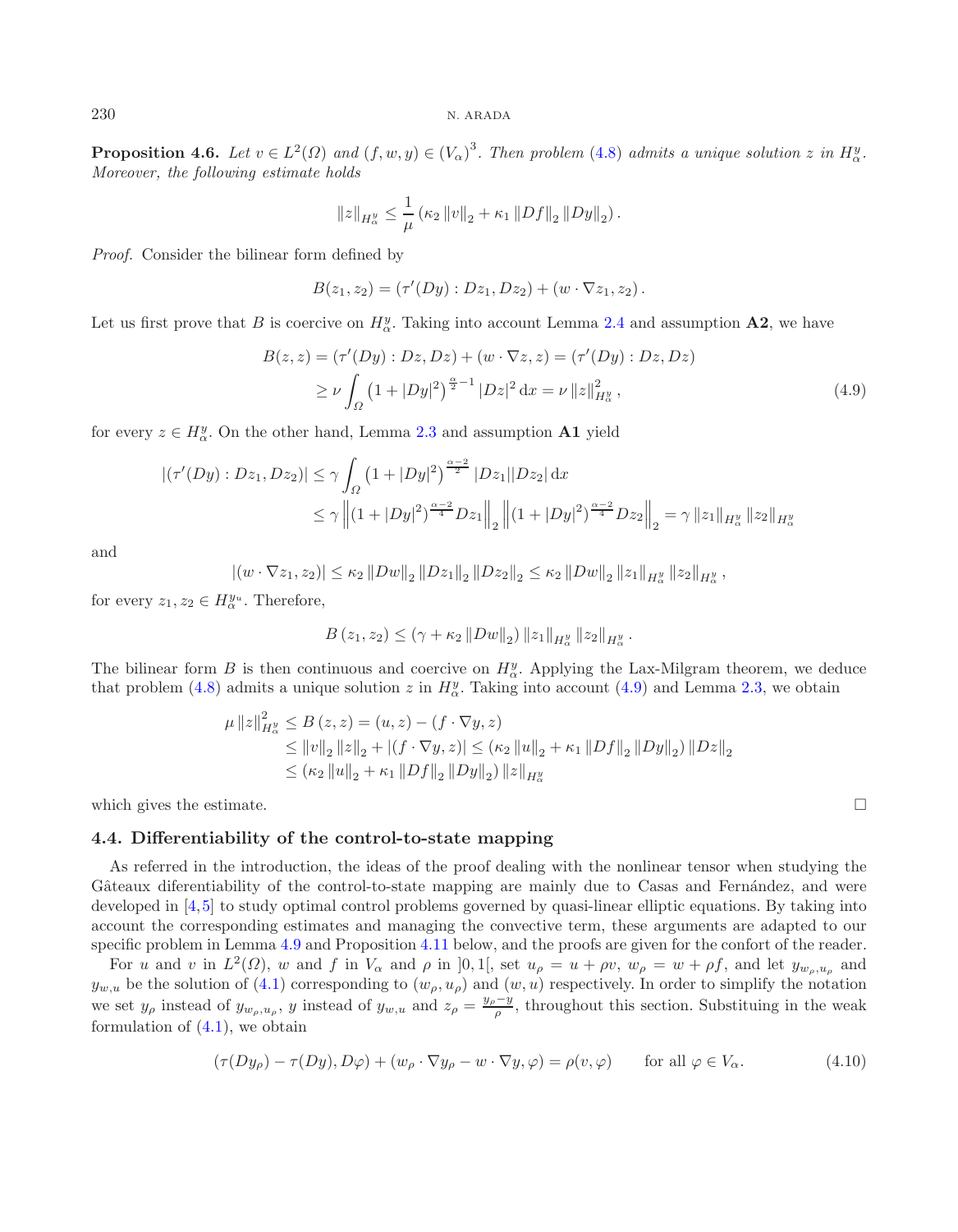**Lemma 4.7.** *The following estimates hold*

$$
||Dz_{\rho}||_2 \leq \frac{\kappa_2}{\mu} \left( ||v||_2 + \frac{\kappa_1}{\mu} ||u_{\rho}||_2 ||Df||_2 \right),
$$
  

$$
||Dz_{\rho}||_{\alpha}^{\alpha} \leq 2^{2\alpha+1} \rho^{2-\alpha} \left( \frac{\kappa_2}{\mu} \left( ||v||_2 + \frac{\kappa_1}{\mu} ||u_{\rho}||_2 ||Df||_2 \right) \right)^2,
$$
  

$$
||z_{\rho}||_{H_{\alpha}^{\eta}} \leq \frac{\kappa_3 \kappa_2}{\mu} \left( ||v||_2 + \frac{\kappa_1}{\mu} ||u_{\rho}||_2 ||Df||_2 \right).
$$

*Proof.* The first and second estimates are direct consequence of Lemma [4.3.](#page-9-1) The third estimate follows from Lemma [4.4.](#page-9-2)  $\Box$ 

<span id="page-12-2"></span>**Lemma 4.8.** *If*  $(z_{\rho_k})_k$  *weakly converges to* z *in*  $V_2$  *for some sequence*  $(\rho_k)_k$  *converging to zero, then* 

$$
\lim_{k \to +\infty} \frac{1}{\rho_k} \left( w_{\rho_k} \cdot \nabla y_{\rho_k} - w \cdot \nabla y, \varphi \right) = \left( w \cdot \nabla z + f \cdot \nabla y, \varphi \right) \qquad \text{for all } \varphi \in V_2.
$$

*Proof.* Notice that

$$
\left| \frac{1}{\rho_k} \left( w_{\rho_k} \cdot \nabla y_{\rho_k} - w \cdot \nabla y, \varphi \right) - \left( w \cdot \nabla z + f \cdot \nabla y, \varphi \right) \right| = \left| \left( f \cdot \nabla y_{\rho_k}, \varphi \right) + \left( w \cdot \nabla z_{\rho_k}, \varphi \right) - \left( w \cdot \nabla z + f \cdot \nabla y, \varphi \right) \right|
$$
  
\n
$$
= \left| \left( f \cdot \nabla (y_{\rho_k} - y), \varphi \right) + \left( w \cdot \nabla (z_{\rho_k} - z), \varphi \right) \right|
$$
  
\n
$$
= \left| \left( f \cdot \nabla (y_{\rho_k} - y), \varphi \right) - \left( w \cdot \nabla \varphi, z_{\rho_k} - z \right) \right|
$$
  
\n
$$
\leq \| f \|_4 \| \nabla (y_{\rho_k} - y) \|_2 \| \varphi \|_4 + \| w \|_4 \| \nabla \varphi \|_2 \| z_{\rho_k} - z \|_4.
$$

The result is then a consequence of the strong convergence of  $(y_{\rho_k})_k$  to y in  $H_0^1(\Omega)$  and the strong convergence of  $(z_1)$  to  $z$  in  $I_0^4(\Omega)$ of  $(z_{\rho_k})_k$  to z in  $L^4(\Omega)$ .  $\Box$ 

<span id="page-12-0"></span>**Lemma 4.9.** *If*  $(z_{\rho_k})_k$  *weakly converges to* z *in*  $H^y_\alpha$  for some sequence  $(\rho_k)_k$  converging to zero, then

<span id="page-12-1"></span>
$$
\lim_{k \to +\infty} \frac{1}{\rho_k} \left( \tau \left( D y_{\rho_k} \right) - \tau \left( D y \right), D \varphi \right) = \left( \tau' (D y) : D z, D \varphi \right) \quad \text{for all } \varphi \in \mathcal{V}.
$$

*Proof.* Let  $\varphi \in V$  be fixed. Standard calculation shows that

$$
\frac{1}{\rho_k} \left( \tau(Dy_{\rho_k}) - \tau(Dy), D\varphi \right) = \int_{\Omega} \int_0^1 \tau' \left( Dy(x) + sD \left( y_{\rho_k} - y \right)(x) \right) : Dz_{\rho_k}(x) : D\varphi(x) \, ds \, dx
$$
\n
$$
= \int_{\Omega} \tau' \left( \sigma_{\rho_k}^{\varphi}(x) \right) : Dz_{\rho_k}(x) : D\varphi(x) \, dx = \left( \tau' \left( \sigma_{\rho_k}^{\varphi} \right) : Dz_{\rho_k}, D\varphi \right), \tag{4.11}
$$

where  $\sigma_{\rho_k}^{\varphi}(x) = Dy(x) + s_{\rho_k}^{\varphi}(x)D(y_{\rho_k} - y)(x)$  with  $0 < s_{\rho_k}^{\varphi}(x) < 1$  being a number (depending on  $\varphi(x)$ ) arising when applying the mean values theorem to the interval in the interval [0, 1]. Since  $\alpha > 2$  we h when applying the mean values theorem to the integral in the interval [0, 1]. Since  $\alpha \geq 2$ , we have

$$
(1+|\sigma_{\rho_k}^{\varphi}(x)|^2)^{\frac{\alpha-2}{2}} = (1+|Dy(x)+s_{\rho_k}^{\varphi}(x)D(y_{\rho_k}-y)(x)|^2)^{\frac{\alpha-2}{2}}
$$
  
\n
$$
\leq (1+2|Dy(x)|^2 + 2(s_{\rho_k}^{\varphi}(x))^2|D(y_{\rho_k}-y)(x)|^2)^{\frac{\alpha-2}{2}}
$$
  
\n
$$
\leq 2^{\frac{\alpha-2}{2}} (1+|Dy(x)|^2 + |D(y_{\rho_k}-y)(x)|^2)^{\frac{\alpha-2}{2}}
$$
  
\n
$$
\leq 2^{\alpha-2} \left( (1+|Dy(x)|^2)^{\frac{\alpha-2}{2}} + |D(y_{\rho_k}-y)(x)|^{\alpha-2} \right)
$$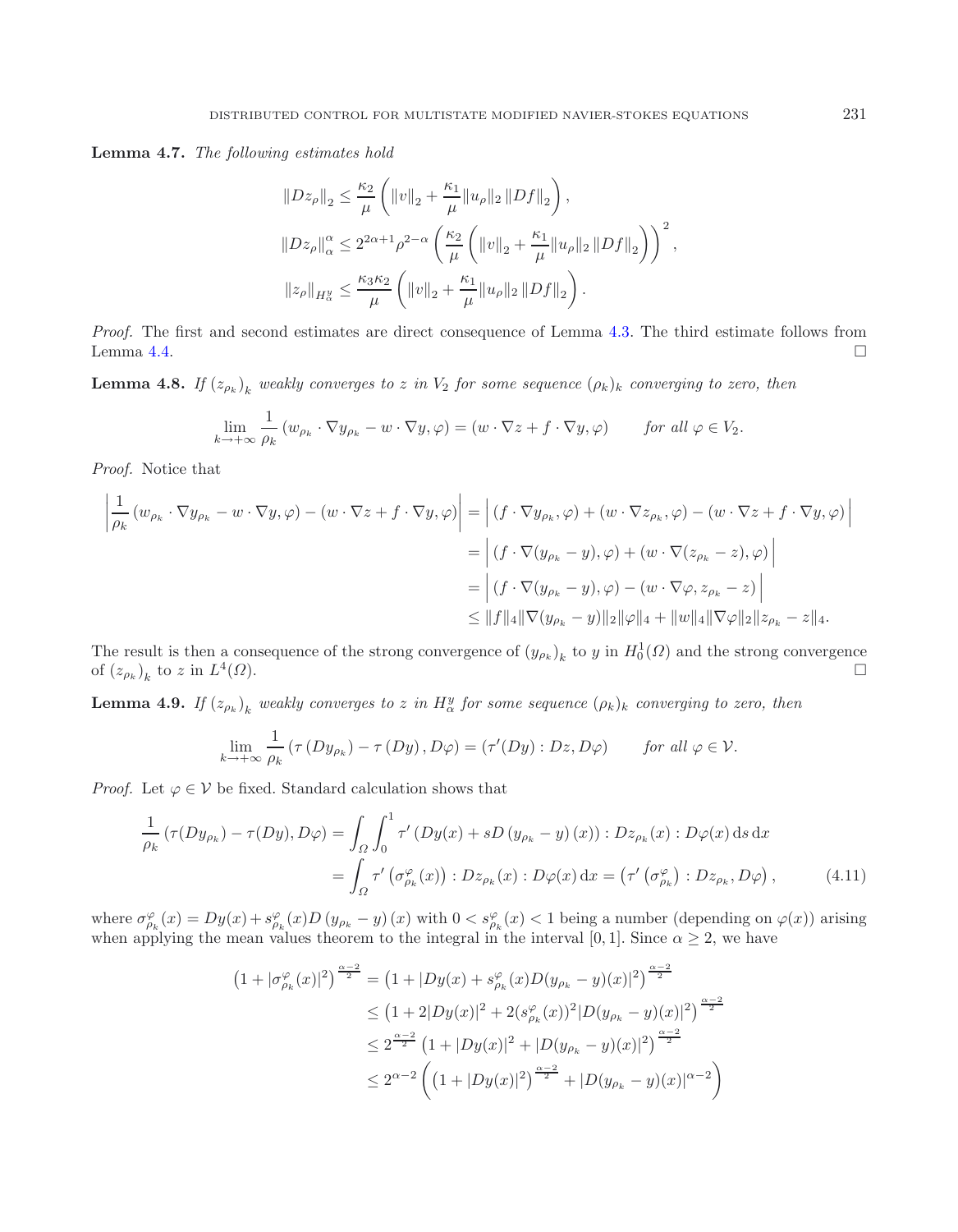<span id="page-13-1"></span>and by taking into account Lemma [4.7,](#page-11-2) we deduce that

$$
\left\| (1 + |\sigma_{\rho_k}^{\varphi}|^2)^{\frac{\alpha-2}{4}} D z_{\rho_k} \right\|_2^2 = \int_{\Omega} (1 + |\sigma_{\rho_k}^{\varphi}(x)|^2)^{\frac{\alpha-2}{2}} |D z_{\rho_k}(x)|^2 dx
$$
  
\n
$$
\leq 2^{\alpha-2} \int_{\Omega} \left( (1 + |D y(x)|^2)^{\frac{\alpha-2}{2}} + |D (y_{\rho_k} - y)(x)|^{\alpha-2} \right) |D z_{\rho_k}(x)|^2 dx
$$
  
\n
$$
= 2^{\alpha-2} \left( \|z_{\rho_k}\|_{H^y_\alpha}^2 + \rho_k^{\alpha-2} \|D z_{\rho_k}\|_{\alpha}^{\alpha} \right)
$$
  
\n
$$
\leq (2^{2\alpha+1} + \kappa_3^2) \left( \frac{\kappa_2}{\mu} \right)^2 \left( \|v\|_2 + \frac{\kappa_1}{\mu} (\|u\|_2 + \|v\|_2) \|D f\|_2 \right)^2.
$$

Therefore, the strong convergence of  $(\sigma_{\rho_k}^{\varphi})_k$  to Dy in  $L^{\alpha}(\Omega)$  and the weak convergence of  $(Dz_{\rho_k})_k$  to Dz in  $L^2(\Omega)$  vield  $L^2(\Omega)$  yield

$$
(1+|\sigma_{\rho_k}^{\varphi}|^2)^{\frac{\alpha-2}{4}}Dz_{\rho_k} \longrightarrow (1+|Dy|^2)^{\frac{\alpha-2}{4}}Dz \quad \text{ weakly in } L^2(\Omega). \tag{4.12}
$$

On the other hand, let us consider the superposition (or Nemytskii) operator A acting from  $(L^{\alpha}(\Omega))^{n \times n}$  to  $(L^2(\Omega))^{n \times n}$  and defined by  $(L^2(\Omega))^{n \times n}$  and defined by

<span id="page-13-2"></span>
$$
\mathcal{A}(g)(x) = \frac{D\varphi : \tau'(g(x))}{(1+|g(x)|^2)^{\frac{\alpha-2}{4}}}, \qquad x \in \Omega.
$$

Using **A1**, we can easily verify that

$$
|\mathcal{A}(g)| = \frac{|D\varphi : \tau'(g)|}{(1+|g|^2)^{\frac{\alpha-2}{4}}} \le \gamma n^2 \frac{|D\varphi|(1+|g|^2)^{\frac{\alpha-2}{2}}}{(1+|g|^2)^{\frac{\alpha-2}{4}}} = \gamma n^2 |D\varphi|(1+|g|^2)^{\frac{\alpha-2}{4}}
$$

which shows that A is continuous. Therefore, since  $(\sigma_{\rho_k}^{\varphi})_k$  converges to Dy in  $L^{\alpha}(\Omega)$ , we deduce that

$$
\mathcal{A}\left(\sigma_{\rho_k}^{\varphi}\right) \longrightarrow \mathcal{A}\left(Dy\right) \qquad \text{strongly in } L^2(\Omega). \tag{4.13}
$$

 $\Box$ 

Combining [\(4.12\)](#page-13-1) and [\(4.13\)](#page-13-2), we deduce that

$$
\lim_{k \to +\infty} \left( \tau' \left( \sigma_{\rho_k}^{\varphi} \right) : Dz_{\rho_k}, D\varphi \right) = \lim_{k \to +\infty} \left( D\varphi : \tau' \left( \sigma_{\rho_k}^{\varphi} \right), Dz_{\rho_k} \right)
$$
\n
$$
= \lim_{k \to +\infty} \left( \mathcal{A} \left( \sigma_{\rho_k}^{\varphi} \right), \left( 1 + |\sigma_{\rho_k}^{\varphi}|^2 \right)^{\frac{\alpha-2}{4}} Dz_{\rho_k} \right)
$$
\n
$$
= \left( \mathcal{A} \left( Dy \right), \left( 1 + |Dy|^2 \right)^{\frac{\alpha-2}{4}} Dz \right)
$$
\n
$$
= \left( D\varphi : \tau' \left( Dy \right), Dz \right) = \left( \tau' \left( Dy \right) : Dz, D\varphi \right)
$$

and the proof is complete.

**Remark 4.10.** Notice that following [\[18\]](#page-19-3), we can avoid the use of the mean values theorem in [\(4.11\)](#page-12-1) and obtain similar estimates and convergence results by adapting the proof. In particular, [\(4.12\)](#page-13-1) may be replaced by

$$
\int_0^1 (1+|Dy+sD(y_{\rho_k}-y)|^2)^{\frac{\alpha-2}{4}} ds Dz_{\rho_k} \longrightarrow (1+|Dy|^2)^{\frac{\alpha-2}{4}} Dz \quad \text{weakly in } L^2(\Omega)
$$

<span id="page-13-0"></span>and the superposition operator  $A$  may be defined as

$$
\mathcal{A}: L^1([0,1]; \quad (L^{\alpha}(\Omega))^{n \times n}) \longrightarrow (L^2(\Omega))^{n \times n}
$$

$$
\mathcal{A}(g)(x) = \frac{D\varphi : \int_0^1 \tau'(g(s)(x)) ds}{\left(\int_0^1 (1+|g(s)(x)|^2)^{\frac{\alpha-2}{2}} ds\right)^{\frac{1}{2}}}, \qquad x \in \Omega.
$$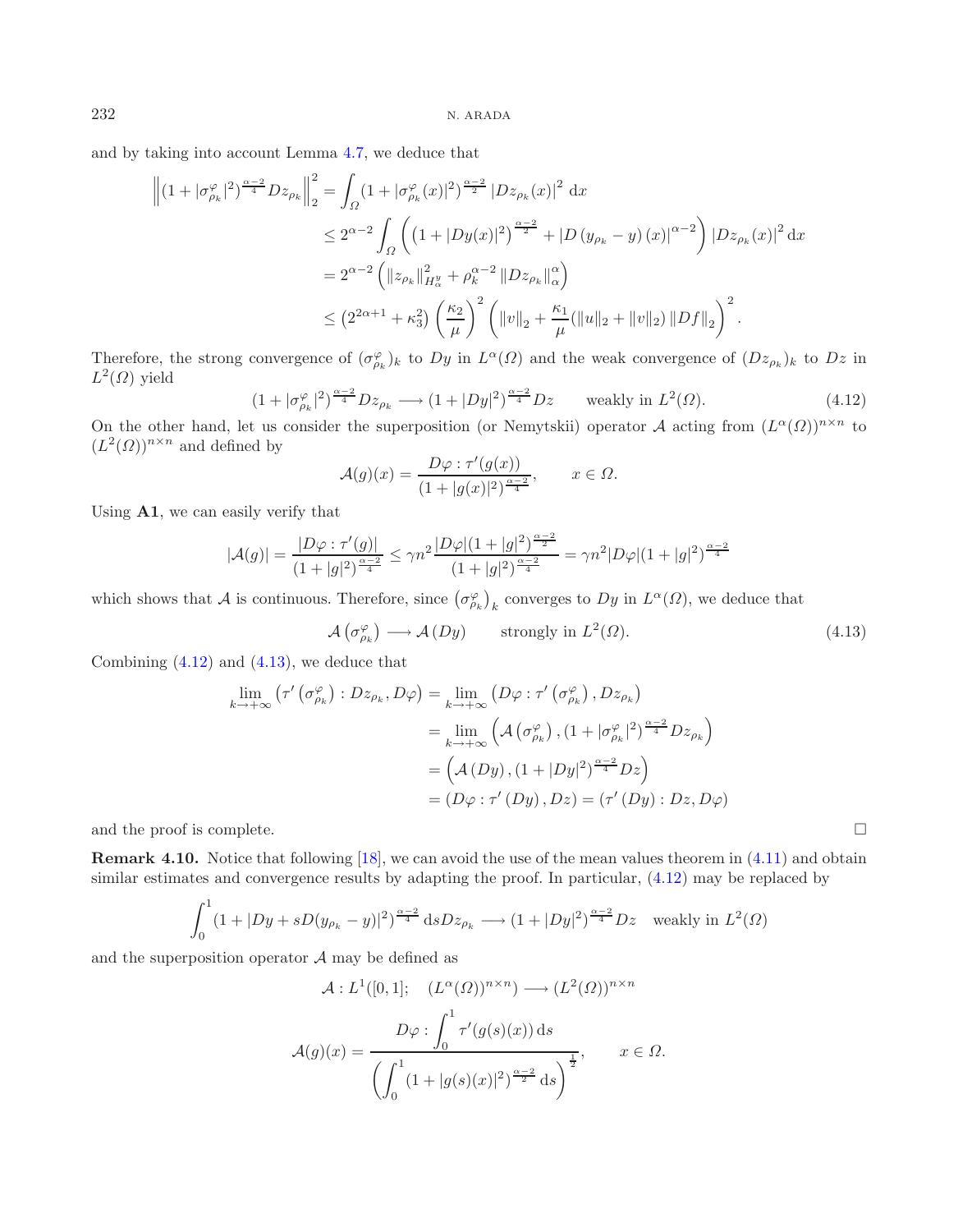**Proposition 4.11.** *If*  $(z_{\rho_k})_k$  *weakly converges to* z *in*  $H_y^y$  *for some sequence*  $(\rho_k)_k$  *converging to zero, then* z *is the unique solution of problem (A.S.) Moreover*  $(z_1)$  *converges strongly to* z *in*  $V$ *is the unique solution of problem* [\(4.8\)](#page-10-3)*. Moreover,*  $(z_{\rho_k})_k$  *converges strongly to* z *in*  $V_2$ *.* 

*Proof.* The first assertion is a direct consequence of Lemmas [4.8,](#page-12-2) [4.9](#page-12-0) and of the density of  $V$  in  $H^y_\alpha$ . To prove the strong convergence let us set the strong convergence, let us set

<span id="page-14-0"></span>
$$
M = \tau'(Dy(x)), \qquad M_{\rho}(x) = \tau'(\sigma_{\rho}(x)),
$$

where  $\sigma_{\rho}$  is as in [\(4.11\)](#page-12-1) with  $\varphi$  substituted by  $y_{\rho} - y$ . Due to **A2**, the matrices

$$
M^{s}(x) = \frac{M(x) + M^{T}(x)}{2}, \qquad M^{s}_{\rho}(x) = \frac{M_{\rho}(x) + M^{T}_{\rho}(x)}{2}
$$

are symmetric and positive definite. Applying the Cholesky method to  $M^s(x)$  and  $M^s_{\rho}(x)$ , we deduce the existence of lower triangular matrices  $L(x)$  and  $L(x)$  such that existence of lower triangular matrices  $L(x)$  and  $L_{\rho}(x)$  such that

$$
M^{s}(x) = L(x)L^{T}(x) \quad \text{and} \quad M^{s}_{\rho}(x) = L_{\rho}(x)L^{T}_{\rho}(x).
$$

Therefore, by taking into account  $(4.10)$  and  $(4.11)$ , we obtain

$$
\left\| L_{\rho_k}^T D z_{\rho_k} \right\|_2^2 = (M_{\rho_k} : D z_{\rho_k}, D z_{\rho_k}) = -\frac{1}{\rho_k} (w_{\rho_k} \cdot \nabla y_{\rho_k} - w \cdot \nabla y, z_{\rho_k}) + (v, z_{\rho_k})
$$
  
\n
$$
= -(f \cdot \nabla y_{\rho_k} + y \cdot \nabla z_{\rho_k}, z_{\rho_k}) + (v, z_{\rho_k}) = -(f \cdot \nabla y_{\rho_k}, z_{\rho_k}) + (v, z_{\rho_k})
$$
  
\n
$$
\leq \kappa_1 \|Df\|_2 \|Dy_{\rho_k}\|_2 \|Dz_{\rho_k}\|_2 + \kappa_2 \|v\|_2 \|Dz_{\rho_k}\|_2
$$
  
\n
$$
\leq \left(\kappa_2 \kappa_1 \|Df\|_2 \frac{\|u_{\rho_k}\|_2}{\mu} + \kappa_2 \|v\|_2\right) \|Dz_{\rho_k}\|_2
$$
  
\n
$$
\leq \kappa_2 \left(\frac{\kappa_1}{\mu} (\|u\|_2 + \|v\|_2) \|Df\|_2 + \|v\|_2\right) \|Dz_{\rho_k}\|_2
$$
  
\n
$$
\leq \frac{\kappa_2^2}{\mu} \left(\frac{\kappa_1}{\mu} (\|u\|_2 + \|v\|_2) \|Df\|_2 + \|v\|_2\right)^2
$$
 (4.14)

and the sequence  $(L_{\mu_k}^T D z_{\rho_k})_k$  is bounded in  $L^2(\Omega)$ . Arguments similar to those used in the third step of the proof of Theorem 3.1 in [5] show that  $(L)$  at repeaty converges to  $L$  in  $L^2(\Omega)$  and  $(L^T D z)$  argably proof of Theorem 3.1 in [\[5\]](#page-19-12) show that  $(L_{\rho_k})_k$  strongly converges to L in  $L^2(\Omega)$  and  $(L_{\rho_k}^T D z_{\rho_k})_k$  weakly converges to  $L^T Dz$  in  $L^2(\Omega)$ . Taking into account [\(4.14\)](#page-14-0), we deduce that

$$
||L^T Dz||_2^2 \le \liminf_k ||L_{\rho_k}^T Dz_{\rho_k}||_2^2 \le \limsup_k ||L_{\rho_k}^T Dz_{\rho_k}||_2^2 = \limsup_k (M_{\rho_k} : Dz_{\rho_k}, Dz_{\rho_k})
$$
  
\n
$$
= \limsup_k \left( -\frac{1}{\rho_k} (w_{\rho_k} \cdot \nabla y_{\rho_k} - w \cdot \nabla y, z_{\rho_k}) + (v, z_{\rho_k}) \right)
$$
  
\n
$$
= \limsup_k (- (f \cdot \nabla y_{\rho_k} + w \cdot \nabla z_{\rho_k}, z_{\rho_k}) + (v, z_{\rho_k}))
$$
  
\n
$$
= \limsup_k (- (f \cdot \nabla y_{\rho_k}, z_{\rho_k}) + (v, z_{\rho_k})) = -(f \cdot \nabla y, z) + (v, z)
$$
  
\n
$$
= -(f \cdot \nabla y - w \cdot \nabla z, z) + (v, z) = (M : Dz, Dz) = ||L^T Dz||_2^2.
$$

Weak convergence together with norm convergence implies strong convergence of  $(L_{\rho_k}^T D z_{\rho_k})_k$  to  $L^T D z$  in  $L^2(\Omega)$ .<br>The conclusion follows by following [5] The conclusion follows by following [\[5\]](#page-19-12).  $\Box$ 

<span id="page-14-1"></span>**Proposition 4.12.** *Let*  $G: L^2(\Omega) \times V_\alpha \longrightarrow V_2$  *be the functional defined by*  $G(w, u) = y$ *, where*  $y \equiv y_{w,u}$  *is the solution of*  $(4.1)$  *corresponding to*  $(w, u)$ *. Then,* G *is Gâteaux diferentiable at*  $(w, u)$  *and its derivative in direction*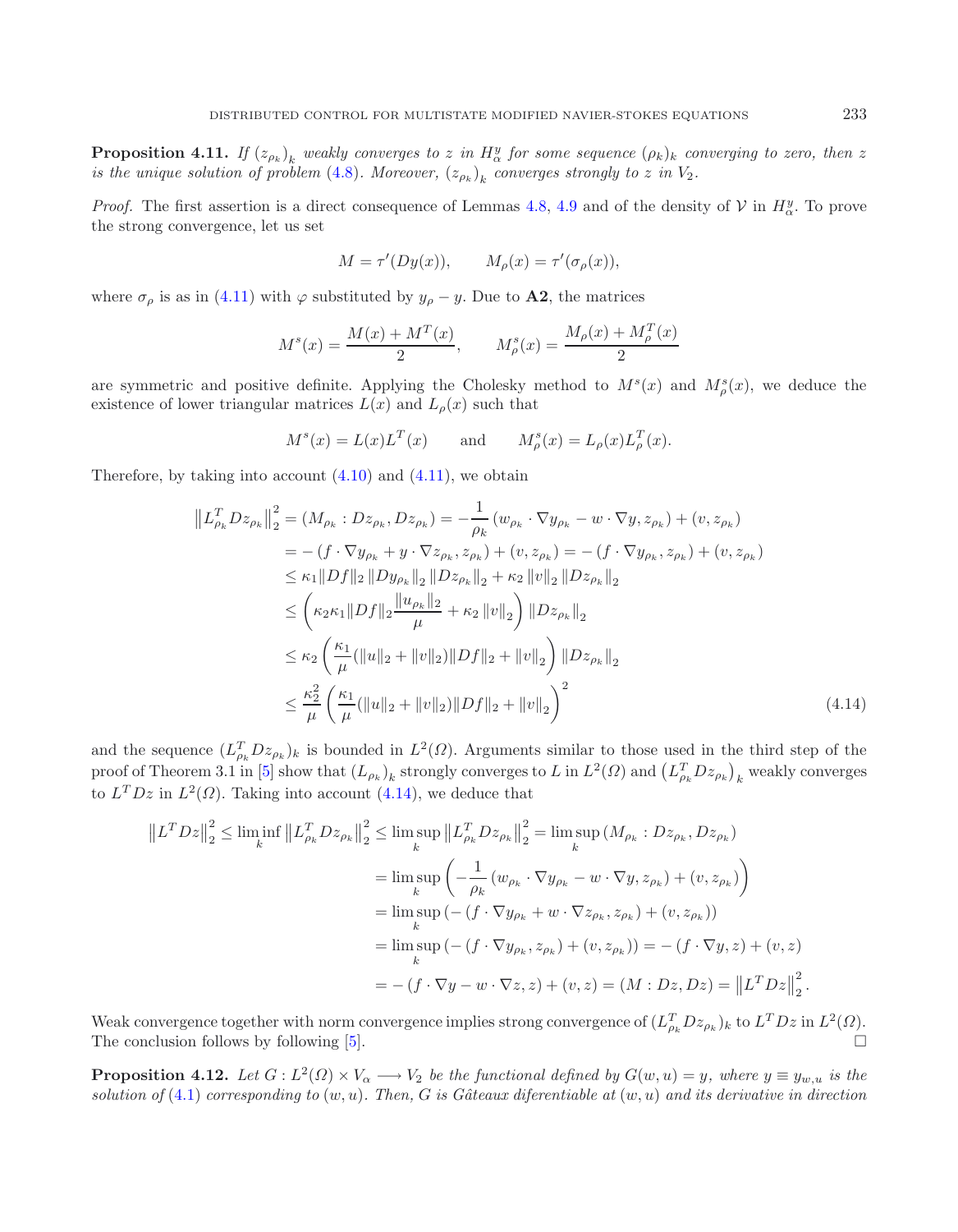$(f, v)$ ,  $z = G'(w, u)(f, v)$  *is the unique solution in*  $H^y_\alpha$  *of problem* [\(4.8\)](#page-10-3)*. Moreover, setting*  $I(w, u) = J(y_{w, u}, u)$ *we have*

$$
\frac{\partial I}{\partial w}(w, u) \cdot f = (y - y_d, z_f) \quad \text{and} \quad \frac{\partial I}{\partial u}(w, u) \cdot v = (y, \phi_v) + \nu(u, v),
$$

*where*  $z_f \in H^y_\alpha$  *is the solution of* [\(4.8\)](#page-10-3) *corresponding to*  $v = 0$  *and*  $\phi_v \in H^y_\alpha$  *is the solution of* (4.8) *corresponding* to  $f = 0$  $to f = 0.$ 

*Proof.* For  $\rho \in ]0,1[$ , let  $w_{\rho} = w + \rho f, u_{\rho} = u + \rho v, y_{\rho} \equiv y_{w_{\rho},u_{\rho}}$  and  $z_{\rho} = \frac{y_{\rho} - y}{\rho}$ . Due to Lemma [4.7,](#page-11-2) we deduce that  $(z_{\rho})$  is bounded in  $H^y$ . There then exist a subsequence  $(z_{\rho})$  and  $z \in H^y$  suc  $(z_\rho)_\rho$  is bounded in  $H^y_\alpha$ . There then exist a subsequence  $(z_{\rho_k})_k$  and  $z \in H^y_\alpha$  such that  $(z_{\rho_k})_k$  weakly converges to z in  $V_2$ . Due to Proposition [4.11,](#page-13-0) z is the solution of the linear equation [\(4.8\)](#page-10-3) and  $(z_{\rho_k})_k$  strongly converges to  $z$  in  $V_2$ . Taking into account Lemma [4.7,](#page-11-2) we deduce that

<span id="page-15-6"></span>
$$
||Dz||_2 = \lim_{k} ||Dz_{\rho_k}||_2 \le \frac{\kappa_2}{\mu} \left( ||v||_2 + \frac{\kappa_1 ||u||_2}{\mu} ||Df||_2 \right)
$$
  

$$
\le \frac{\kappa_2}{\mu} \left( ||v||_2 + \frac{\kappa_1 ||u||_2 |\Omega|^{\frac{\alpha-2}{\alpha}}}{\mu} ||Df||_{\alpha} \right) \le \frac{\kappa_2}{\mu} \left( 1 + \frac{\kappa_1 ||u||_2 |\Omega|^{\frac{\alpha-2}{\alpha}}}{\mu} \right) (||v||_2 + ||Df||_{\alpha})
$$

<span id="page-15-5"></span><span id="page-15-4"></span><span id="page-15-0"></span>which implies the continuity of  $G'(w, u) : L^2(\Omega) \times V_\alpha \to V_2$  and therefore the Gâteaux differentiability of G.<br>The last part is a consequence of the differentiability of  $\Gamma$ The last part is a consequence of the differentiability of  $J$ .

## <span id="page-15-1"></span>5. Approximate optimality conditions

The following result states the optimality conditions for  $(P_{\alpha}^{\varepsilon})$ .

**Theorem 5.1.** *Let*  $(w^{\varepsilon}, u^{\varepsilon})$  *be a solution of*  $(P^{\varepsilon}_{\alpha})$  *and let*  $y^{\varepsilon} \in V_{\alpha}$  *be the corresponding solution of* [\(4.1\)](#page-6-1). Then<br>there exists  $v^{\varepsilon} \in H y^{\varepsilon}$  such that *there exists*  $p^{\varepsilon} \in H^{\mathcal{Y}^{\varepsilon}}_{\alpha}$  *such that* 

$$
(\tau(Dy^{\varepsilon}), D\varphi) + (w^{\varepsilon} \cdot \nabla y^{\varepsilon}, \varphi) = (u^{\varepsilon}, \varphi) \qquad \text{for all } \varphi \in V_{\alpha}, \tag{5.1}
$$

$$
(\tau'(Dy^{\varepsilon}): D\varphi, Dp^{\varepsilon}) - (w^{\varepsilon} \cdot \nabla p^{\varepsilon}, \varphi) - (\varphi \cdot \nabla p^{\varepsilon}, y^{\varepsilon}) = (2y^{\varepsilon} - \bar{y} - y_d, \varphi) \qquad \text{for all } \varphi \in H_{\alpha}^{y^{\varepsilon}} \tag{5.2}
$$

*and*

<span id="page-15-3"></span><span id="page-15-2"></span>
$$
(p^{\varepsilon} + \nu u^{\varepsilon} + u^{\varepsilon} - \bar{u}, v - u^{\varepsilon}) \ge 0 \qquad \text{for all } v \in U_{ad}.
$$
 (5.3)

*Proof.* Let  $p^{\varepsilon} \in H^{\mathcal{Y}^{\varepsilon}}_{\alpha}$  be the solution of

$$
(\tau'(Dy^{\varepsilon}): D\varphi, Dp^{\varepsilon}) - (w^{\varepsilon} \cdot \nabla p^{\varepsilon}, \varphi) = (2y^{\varepsilon} - \bar{y} - y_d, \varphi) + \frac{1}{\varepsilon} (D(y^{\varepsilon} - w^{\varepsilon}), D\varphi) \quad \text{for all } \varphi \in H_{\alpha}^{y^{\varepsilon}}.
$$
 (5.4)

(Existence and uniqueness of  $p^{\epsilon}$  can be obtained with arguments similar to those used in the proof of Prop. [4.6.](#page-10-4)) Since  $J^{\varepsilon}$  is differentiable, by taking into account Proposition [4.12,](#page-14-1) we obtain

$$
\frac{\partial J^{\varepsilon}}{\partial w}(w^{\varepsilon}, u^{\varepsilon}) \cdot f = \left(2y^{\varepsilon} - \bar{y} - y_d, z_f^{\varepsilon}\right) + \frac{1}{\varepsilon} \left(D(y^{\varepsilon} - w^{\varepsilon}), D(z_f^{\varepsilon} - f)\right),\tag{5.5}
$$

where  $z_f^{\varepsilon} \in H^y_{\alpha}$  is the solution of [\(4.8\)](#page-10-3) corresponding to  $(y, w, v) = (y^{\varepsilon}, w^{\varepsilon}, 0)$ , and

$$
\frac{\partial J^{\varepsilon}}{\partial u}(w^{\varepsilon}, u^{\varepsilon}) \cdot v = (2y^{\varepsilon} - \bar{y} - y_d, \phi_v^{\varepsilon}) + \frac{1}{\varepsilon} \left( D(y^{\varepsilon} - w^{\varepsilon}), D\phi_v^{\varepsilon} \right) + \left( \nu u^{\varepsilon} + u^{\varepsilon} - \bar{u}, v \right),\tag{5.6}
$$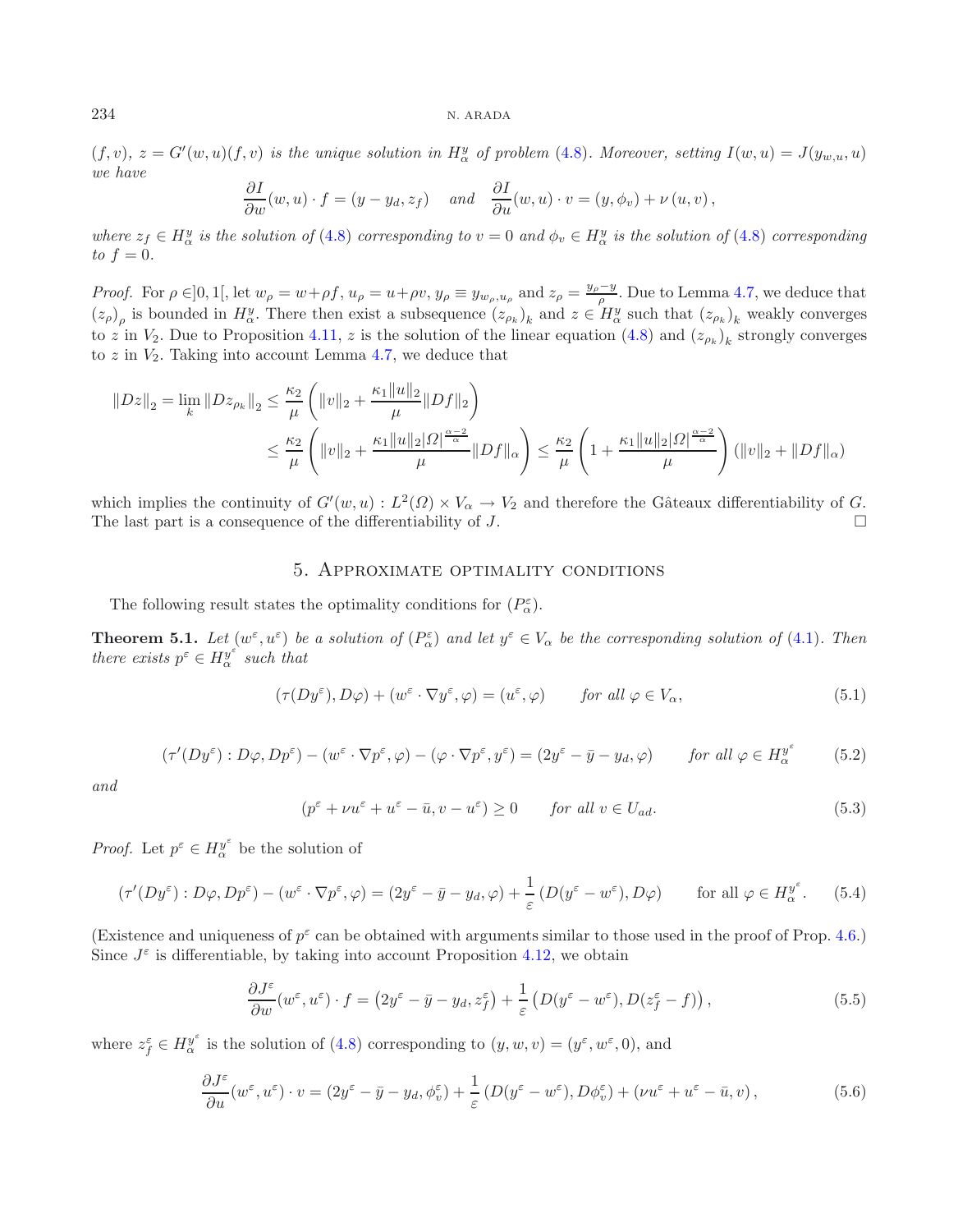where  $\phi_{\tilde{v}}^{\varepsilon} \in H_{\alpha}^{y^{\varepsilon}}$  is the solution of [\(4.8\)](#page-10-3) corresponding to  $(y, w, f) = (y^{\varepsilon}, w^{\varepsilon}, 0)$ . Setting  $\varphi = z^{\varepsilon}_{f}$  in [\(5.4\)](#page-15-1), by taking into account (5.5) and the weak formulation of (4.8) it follows tha taking into account [\(5.5\)](#page-15-2) and the weak formulation of [\(4.8\)](#page-10-3), it follows that

<span id="page-16-1"></span>
$$
\frac{\partial J^{\varepsilon}}{\partial w}(w^{\varepsilon}, u^{\varepsilon}) \cdot f = (\tau'(Dy^{\varepsilon}) : Dz_{f}^{\varepsilon}, Dp^{\varepsilon}) - (w^{\varepsilon} \cdot \nabla p^{\varepsilon}, z_{f}^{\varepsilon}) - \frac{1}{\varepsilon} (D(y^{\varepsilon} - w^{\varepsilon}), f)
$$
  
\n
$$
= (\tau'(Dy^{\varepsilon}) : Dz_{f}^{\varepsilon}, Dp^{\varepsilon}) + (w^{\varepsilon} \cdot \nabla z_{f}^{\varepsilon}, p^{\varepsilon}) - \frac{1}{\varepsilon} (D(y^{\varepsilon} - w^{\varepsilon}), f)
$$
  
\n
$$
= -(f \cdot \nabla y^{\varepsilon}, p^{\varepsilon}) - \frac{1}{\varepsilon} (D(y^{\varepsilon} - w^{\varepsilon}), f)
$$
  
\n
$$
= (f \cdot \nabla p^{\varepsilon}, y^{\varepsilon}) - \frac{1}{\varepsilon} (D(y^{\varepsilon} - w^{\varepsilon}), f).
$$
 (5.7)

Similarly, by setting  $\varphi = \phi_v^{\varepsilon}$  in [\(5.4\)](#page-15-1) and taking into account [\(5.6\)](#page-15-3) and the weak formulation of [\(4.8\)](#page-10-3), it follows that

$$
\frac{\partial J^{\varepsilon}}{\partial u}(w^{\varepsilon}, u^{\varepsilon}) \cdot v = (\tau'(Dy^{\varepsilon}) : D\phi_v^{\varepsilon}, Dp^{\varepsilon}) - (w^{\varepsilon} \cdot \nabla p^{\varepsilon}, \phi_v^{\varepsilon}) + (\nu u^{\varepsilon} + u^{\varepsilon} - \bar{u}, v)
$$
  
\n
$$
= (\tau'(Dy^{\varepsilon}) : D\phi_v^{\varepsilon}, Dp^{\varepsilon}) + (w^{\varepsilon} \cdot \nabla \phi_v^{\varepsilon}, p^{\varepsilon}) + (\nu u^{\varepsilon} + u^{\varepsilon} - \bar{u}, v)
$$
  
\n
$$
= (v, p^{\varepsilon}) + (\nu u^{\varepsilon} + u^{\varepsilon} - \bar{u}, v)
$$
  
\n
$$
= (p^{\varepsilon} + \nu u^{\varepsilon} + u^{\varepsilon} - \bar{u}, v).
$$
 (5.8)

On the other hand, since  $(w^{\varepsilon}, u^{\varepsilon})$  is a solution of  $(P^{\varepsilon}_{\alpha})$ , we have

<span id="page-16-3"></span>
$$
\begin{cases} \frac{\partial J^{\varepsilon}}{\partial w}(w^{\varepsilon}, u^{\varepsilon}) \cdot f = 0 & \text{for all } f \in V_{\alpha} \\ \frac{\partial J^{\varepsilon}}{\partial u}(w^{\varepsilon}, u^{\varepsilon}) \cdot (v - u^{\varepsilon}) \ge 0 & \text{for all } v \in U_{ad}. \end{cases}
$$

These relations together with [\(5.7\)](#page-16-1) and [\(5.8\)](#page-16-2) imply the optimality condition [\(5.3\)](#page-15-4) and

$$
(f \cdot \nabla p^{\varepsilon}, y^{\varepsilon}) = \frac{1}{\varepsilon} \left( D(y^{\varepsilon} - w^{\varepsilon}), f \right) \qquad \text{for all } f \in V_{\alpha}.
$$
 (5.9)

<span id="page-16-0"></span>Relation  $(5.2)$  is then a direct consequence of  $(5.4)$  and  $(5.9)$ .

# 6. Proof of the main result

*The proof is split into four steps.*

### **Step 1.** *Estimate for*  $p^{\varepsilon}$ *.*

Setting  $\varphi = p^{\varepsilon}$  in [\(5.2\)](#page-15-5), and using assumption **A2** and Lemma [2.4](#page-3-2) we obtain

$$
\mu \|p^{\varepsilon}\|_{H^{\nu^{\varepsilon}}_{\alpha}}^{2} \leq (\tau'(Dy^{\varepsilon}) : Dp^{\varepsilon}, Dp^{\varepsilon})
$$
  
=  $(w^{\varepsilon} \cdot \nabla p^{\varepsilon}, p^{\varepsilon}) + (p^{\varepsilon} \cdot \nabla p^{\varepsilon}, y^{\varepsilon}) + (y^{\varepsilon} - y_{d}, p^{\varepsilon}) + (y^{\varepsilon} - \bar{y}, p^{\varepsilon})$   
=  $-(p^{\varepsilon} \cdot \nabla y^{\varepsilon}, p^{\varepsilon}) + (y^{\varepsilon} - y_{d}, p^{\varepsilon}) + (y^{\varepsilon} - \bar{y}, p^{\varepsilon}).$  (6.1)

Using classical arguments, we have the following estimate

$$
|-(p^{\varepsilon} \cdot \nabla y^{\varepsilon}, p^{\varepsilon}) + (y^{\varepsilon} - y_d, p^{\varepsilon}) + (y^{\varepsilon} - \bar{y}, p^{\varepsilon})| \leq ||\nabla y^{\varepsilon}||_2 ||p^{\varepsilon}||_4^2 + (||y^{\varepsilon} - y_d||_2 + ||y^{\varepsilon} - \bar{y}||_2) ||p^{\varepsilon}||_2
$$
  
\n
$$
\leq ||\nabla y^{\varepsilon}||_2 ||p^{\varepsilon}||_4^2 + \frac{1}{2} ||y^{\varepsilon} - y_d||_2^2 + \frac{1}{2} ||y^{\varepsilon} - \bar{y}||_2^2 + ||p^{\varepsilon}||_2^2
$$
  
\n
$$
\leq ||\nabla y^{\varepsilon}||_2 ||p^{\varepsilon}||_4^2 + J^{\varepsilon}(w^{\varepsilon}, u^{\varepsilon}) + ||p^{\varepsilon}||_2^2
$$
  
\n
$$
\leq ||\nabla y^{\varepsilon}||_2 ||p^{\varepsilon}||_4^2 + J(\bar{y}, \bar{u}) + ||p^{\varepsilon}||_2^2.
$$
 (6.2)

<span id="page-16-5"></span><span id="page-16-4"></span><span id="page-16-2"></span> $\Box$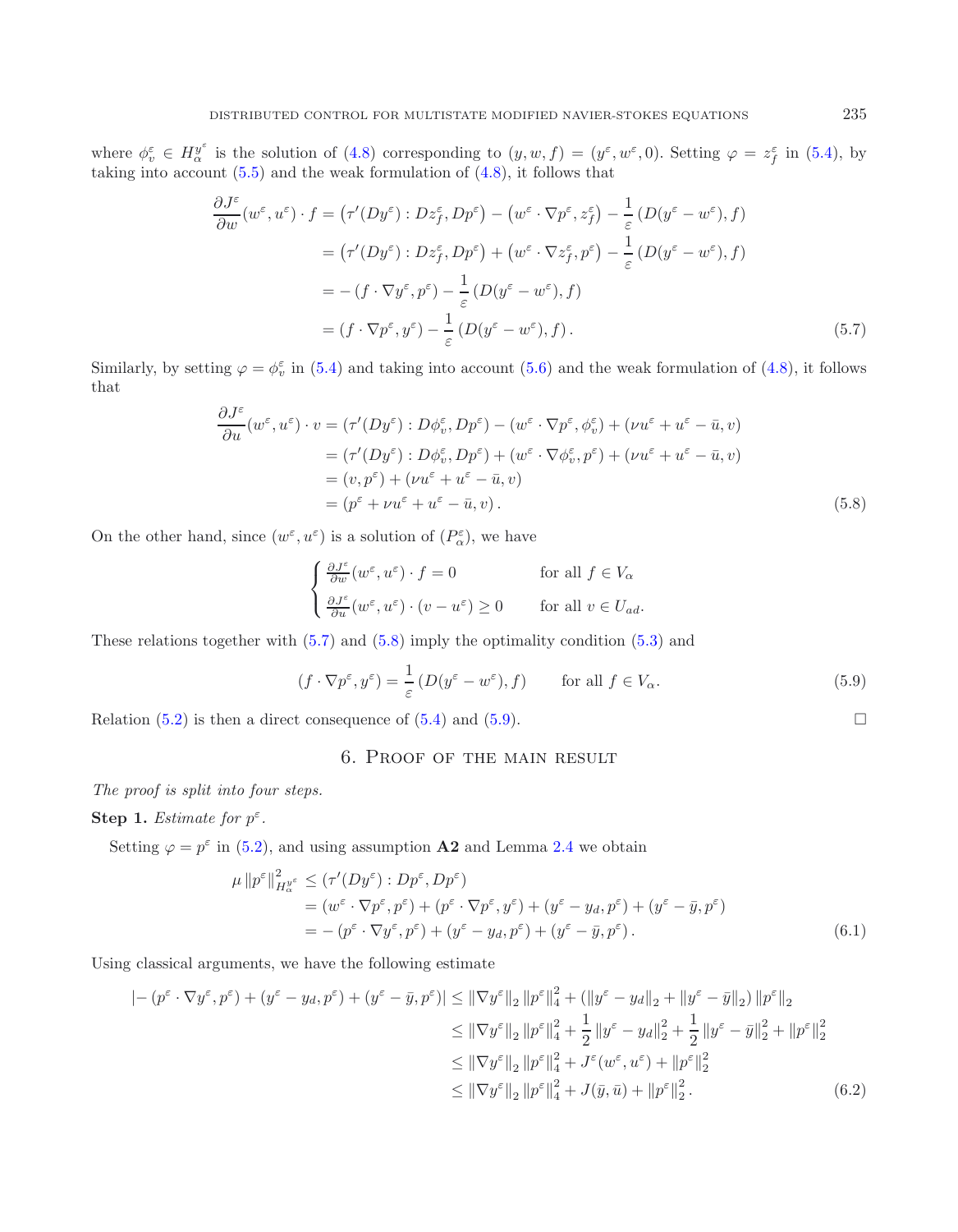Moreover, recalling the inequality (see [\[8](#page-19-15)], Chap. 2)

<span id="page-17-1"></span><span id="page-17-0"></span>
$$
||p^{\varepsilon}||_4 \leq \kappa_4 ||p^{\varepsilon}||_2^{1-\frac{n}{4}} ||\nabla p^{\varepsilon}||_2^{\frac{n}{4}} \quad \text{with } \kappa_4 = \left(\frac{2(n-1)}{\sqrt{n^3}}\right)^{\frac{n}{4}},
$$

by using the Korn inequality, Proposition [4.1](#page-6-2) and estimate [\(4.3\)](#page-7-1), we deduce that

$$
\begin{aligned} \|\nabla y^{\varepsilon}\|_{2} \left\|p^{\varepsilon}\right\|_{4}^{2} &\leq \kappa_{4}^{2} \left\|\nabla y^{\varepsilon}\right\|_{2} \left\|p^{\varepsilon}\right\|_{2}^{2-\frac{n}{2}} \left\|\nabla p^{\varepsilon}\right\|_{2}^{\frac{n}{2}} \\ &\leq 2^{\frac{n+2}{4}} \kappa_{4}^{2} \left\|D y^{\varepsilon}\right\|_{2} \left\|p^{\varepsilon}\right\|_{2}^{2-\frac{n}{2}} \left\|D p^{\varepsilon}\right\|_{2}^{\frac{n}{2}} \\ &\leq 2^{\frac{n+2}{4}} \kappa_{4}^{2} \left\|D y^{\varepsilon}\right\|_{2} \left\|p^{\varepsilon}\right\|_{2}^{2-\frac{n}{2}} \left\|p^{\varepsilon}\right\|_{H_{\alpha}^{y_{\varepsilon}}}^{\frac{n}{2}} \\ &\leq 2^{\frac{n}{4}+1} \frac{\kappa_{2} \kappa_{4}^{2}}{\mu} \left(2 J(\bar{y}, \bar{u}) + \left\|\bar{u}\right\|_{2}\right)^{\frac{1}{2}} \left\|p^{\varepsilon}\right\|_{2}^{2-\frac{n}{2}} \left\|p^{\varepsilon}\right\|_{H_{\alpha}^{y_{\varepsilon}}}^{\frac{n}{2}} \end{aligned}
$$

Due to the Young inequality, for all  $\theta > 0$  we have

$$
2^{\frac{n}{4}+1} \frac{\kappa_2 \kappa_4^2}{\mu} \left(2J(\bar{y}, \bar{u}) + \|\bar{u}\|_2\right)^{\frac{1}{2}} \left\|p^{\varepsilon}\right\|_2^{2-\frac{n}{2}} \left\|p^{\varepsilon}\right\|_{H_{\alpha}^{\psi^{\varepsilon}}}^{\frac{n}{2}} \le \frac{4-n}{4\theta^{\frac{4}{4-n}}} \left(2^{\frac{n}{4}+1} \frac{\kappa_2 \kappa_4^2}{\mu} \left(2J(\bar{y}, \bar{u}) + \|\bar{u}\|_2\right)^{\frac{1}{2}}\right)^{\frac{4}{4-n}} \left\|p^{\varepsilon}\right\|_2^2 + \frac{n\theta^{\frac{4}{n}}}{4} \left\|p^{\varepsilon}\right\|_{H_{\alpha}^{\psi^{\varepsilon}}}^2. \tag{6.3}
$$

Choosing  $\theta = \mu^{\frac{n}{4}}$ , using assumption **A2** and combining [\(6.1\)](#page-16-4)–[\(6.3\)](#page-17-0), we deduce that

$$
\|p^{\varepsilon}\|_{H^{\frac{v^{\varepsilon}}{\alpha}}}^{2} \leq \left( \left( 2^{\frac{n}{4} + 1} \frac{\kappa_{2} \kappa_{4}^{2}}{\mu^{2}} \left( 2(\bar{u}) + \|\bar{u}\|_{2} \right)^{\frac{1}{2}} \right)^{\frac{4}{4-n}} + \frac{n}{(4-n)\mu} \right) \|p^{\varepsilon}\|_{2}^{2} + \frac{n J(\bar{y}, \bar{u})}{(4-n)\mu}.
$$
 (6.4)

**Step 2.** *Passage to the limit when*  $p^{\varepsilon}$  *is bounded in*  $L^2(\Omega)$ *.* 

Let us assume that  $(p^{\varepsilon})_{\varepsilon}$  is bounded in  $L^2(\Omega)$ . Due to  $(6.4)$ , it follows that  $(p^{\varepsilon})_{\varepsilon}$  is bounded in  $H^{\mathcal{Y}^{\varepsilon}}_{\alpha}$  (and thus in  $V_{\alpha}$ ). There then exist a subsequence  $(p^{\varepsilon_k})$ , and  $\bar{n} \in V_{$ in  $V_2$ ). There then exist a subsequence  $(p^{\varepsilon_k})_k$  and  $\bar{p} \in V_2$  such that  $(p^{\varepsilon_k})_k$  weakly converges to  $\bar{p}$  in  $V_2$ . Arguing as in the proof of Lemma [4.9](#page-12-0) and taking into account Proposition [4.2,](#page-7-2) we deduce that

<span id="page-17-2"></span>
$$
\lim_{k \to +\infty} \left( \tau'(Dy^{\varepsilon_k}) : D\varphi, Dp_{\varepsilon_k} \right) = \left( \tau'(D\bar{y}) : D\varphi, D\bar{p} \right) \qquad \text{for all } \varphi \in \mathcal{V}
$$

and

$$
\lim_{k \to +\infty} ((w^{\varepsilon_k} \cdot \nabla p^{\varepsilon_k}, \varphi) + (\varphi \cdot \nabla p^{\varepsilon_k}, y^{\varepsilon})) = (\bar{y} \cdot \nabla \bar{p}, \varphi) + (\varphi \cdot \nabla \bar{p}, \bar{y})
$$

for all  $\varphi \in V_2$ . Therefore, by passing to the limit in the weak formulation satisfied to  $y^{\varepsilon_k}$ , we deduce that

$$
(\tau'(D\bar{y}): D\varphi, D\bar{p}) - (\bar{y} \cdot \nabla \bar{p}, \varphi) - (\varphi \cdot \nabla \bar{p}, \bar{y}) = (\bar{y} - y_d, \varphi)
$$
(6.5)

for all  $\varphi \in \mathcal{V}$ .

**Step 3.**  $\bar{p}$  *belongs to*  $V_{\alpha}^{\bar{y}}$ .

Let us now prove that  $(1+|D\bar{y}|^2)^{\frac{\alpha-2}{2}}D\bar{p}$  belongs to  $L^2(\Omega)$ . Set

$$
M = \tau'(D\bar{y}(x)), \qquad M^{\varepsilon}(x) = \tau'(Dy^{\varepsilon}(x)),
$$

and

$$
M^s(x) = \frac{M(x) + M^T(x)}{2}, \qquad M^{\varepsilon, s}(x) = \frac{M^{\varepsilon}(x) + (M^{\varepsilon}(x))^T}{2}.
$$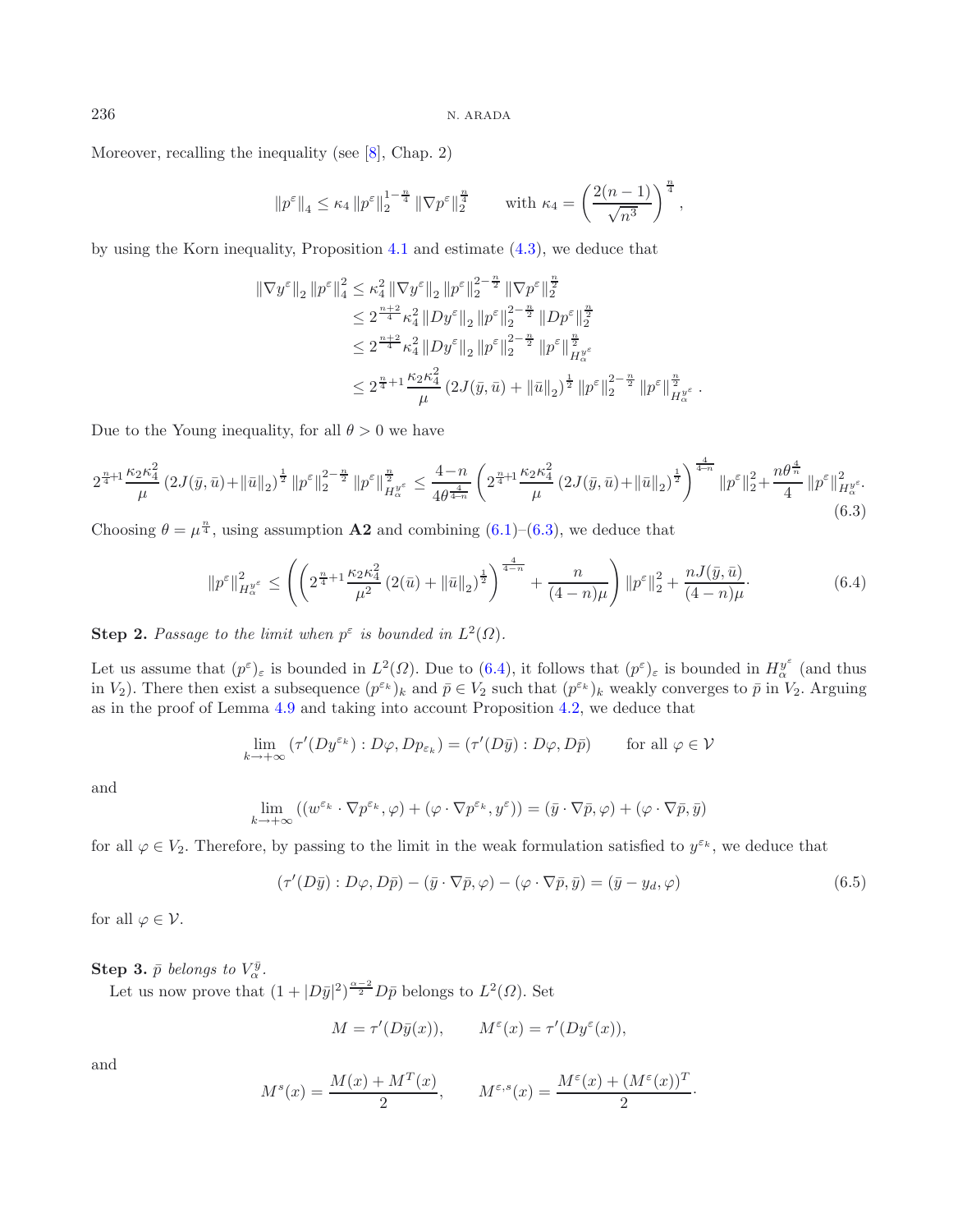Due to **A2**, the matrices  $M^s(x)$  and  $M^{\epsilon,s}(x)$  are symmetric and positive definite. Applying the Cholesky method to  $M^s(x)$  and  $M^{\varepsilon,s}(x)$ , we deduce the existence of lower triangular matrices  $L(x)$  and  $L^{\varepsilon}(x)$  such that

$$
M^s(x) = L(x)L^T(x)
$$
 and  $M^{\varepsilon,s}(x) = L^{\varepsilon}(x)(L^{\varepsilon}(x))^T$ .

Therefore, taking into account  $(6.1)$  and  $(6.2)$ , we have

$$
\left\| (L^{\varepsilon})^T D p^{\varepsilon} \right\|_2^2 = (M^{\varepsilon} : D p^{\varepsilon}, D p^{\varepsilon}) = -(p^{\varepsilon} \cdot \nabla y^{\varepsilon}, p^{\varepsilon}) + (y^{\varepsilon} - y_d, p^{\varepsilon}) + (y^{\varepsilon} - \bar{y}, p^{\varepsilon})
$$
  

$$
\leq \|\nabla y^{\varepsilon}\|_2 \|p^{\varepsilon}\|_4^2 + J(\bar{y}, \bar{u}) + \|p^{\varepsilon}\|_2^2
$$

and the sequence  $((L^{\varepsilon})^T D p^{\varepsilon})_{\varepsilon}$  is bounded in  $L^2(\Omega)$ . On the other hand, due to **A1** we have

$$
|L^{\varepsilon}(x)|^2 = |M^{\varepsilon}(x)| \le \gamma n^2 \left(1 + |Dy^{\varepsilon}(x)|^2\right)^{\frac{\alpha - 2}{2}} \in L^{\frac{\alpha}{\alpha - 2}}(\Omega)
$$

for all  $x \in \Omega$ . The convergence of  $(Dy^{\varepsilon})_{\varepsilon}$  to  $D\bar{y}$  and the weak convergence of  $(p^{\varepsilon})_{\varepsilon}$  to  $\bar{p}$  in  $V_2$  together with arguments similar to those used in the proof of Proposition [4.11](#page-13-0) show that

$$
(L^{\varepsilon})^T D p^{\varepsilon} \longrightarrow L^T D \bar{p} \quad \text{ weakly in } L^2(\Omega).
$$

Moreover, we have

$$
\mu \left\| (1+|D\bar{y}|^2)^{\frac{\alpha-2}{4}} D\bar{p} \right\|_2^2 \le (M : D\bar{p}, D\bar{p}) = \left\| L^T D\bar{p} \right\|_2^2
$$
  
\n
$$
\le \liminf_{\varepsilon} \left\| (L^{\varepsilon})^T Dp^{\varepsilon} \right\|_2^2 \le \limsup_{\varepsilon} \left\| (L^{\varepsilon})^T Dp^{\varepsilon} \right\|_2^2 = \limsup_{\varepsilon} (M^{\varepsilon} : Dp^{\varepsilon}, Dp^{\varepsilon})
$$
  
\n
$$
= \limsup_{\varepsilon} \left( - (p^{\varepsilon} \cdot \nabla y^{\varepsilon}, p^{\varepsilon}) + (y^{\varepsilon} - y_d, p^{\varepsilon}) + (y^{\varepsilon} - \bar{y}, p^{\varepsilon}) \right)
$$
  
\n
$$
= -(\bar{p} \cdot \nabla \bar{y}, \bar{p}) + (\bar{y} - y_d, \bar{p})
$$

which implies [\(3.5\)](#page-5-0). This inequality, together with [\(6.5\)](#page-17-2) and the density of V in  $H_{\alpha}^{\bar{y}}$  give [\(3.3\)](#page-4-2) with  $\bar{\lambda} = 1$ .<br>Similarly we can pass to the limit in (5.1) and (5.3) and derive (3.2) and (3.4). Notice here tha Similarly, we can pass to the limit in  $(5.1)$  and  $(5.3)$  and derive  $(3.2)$  and  $(3.4)$ . Notice here that we can guarantee that the sequence  $(p^{\varepsilon})_{\varepsilon}$  is compact in  $H_{\alpha}^{y^{\varepsilon}}$  and that its limit point belongs to  $V_{\alpha}^{\bar{y}}$ . However, there is no reason to assume that the sequence converges to an element of  $H_{\alpha}^{\bar{y}}$ . This is closely related to the fact that the space V is not dense in  $V_{\alpha}^{\bar{y}}$  and to the nonuniqueness of the limit problem the space  $\mathcal V$  is not dense in  $V^{\bar y}_{\alpha}$  and to the nonuniqueness of the limit problem.

**Step 4.** Passage to the limit when  $p^{\epsilon}$  is not bounded in  $L^2(\Omega)$ . If  $(p^{\varepsilon})$  is not bounded in  $L^2(\Omega)$ , we set

$$
\lambda^{\varepsilon} = \frac{1}{\|p^{\varepsilon}\|_2} \longrightarrow 0 \quad \text{when } \varepsilon \to 0,
$$

and denote again  $\lambda^{\varepsilon} p^{\varepsilon}$  by  $p^{\varepsilon}$ . Using optimality conditions [\(5.2\)](#page-15-5) and [\(5.3\)](#page-15-4), we obtain

$$
(\tau'(Dy^{\varepsilon}): D\varphi, Dp^{\varepsilon}) - (w^{\varepsilon} \cdot \nabla p^{\varepsilon}, \varphi) - (\varphi \cdot \nabla p^{\varepsilon}, y^{\varepsilon}) = \lambda^{\varepsilon} (y^{\varepsilon} - y_d, \varphi) + \lambda^{\varepsilon} (y^{\varepsilon} - \bar{y}, \varphi) \qquad \text{for all } \varphi \in H_{\alpha}^{y^{\varepsilon}},
$$

and

$$
(p^{\varepsilon} + \lambda^{\varepsilon} (\nu u^{\varepsilon} + u^{\varepsilon} - \bar{u}), v - u^{\varepsilon}) \ge 0
$$
 for all  $v \in U_{ad}$ 

respectively. Repeating the arguments stated in step 1–step 3, we can derive the optimality conditions  $(3.2)$ – [\(3.4\)](#page-4-3) with  $\bar{\lambda} = 0$ . Finally, to prove [\(3.1\)](#page-4-5) in this case, observe that since  $(p^{\varepsilon})$  weakly converges to  $\bar{p}$  in  $V_2$ , it converges strongly in  $L^2(\Omega)$ . Therefore,

$$
\left\lVert \bar{p}\right\rVert_2=\lim_\varepsilon\left\lVert p^\varepsilon\right\rVert_2=1
$$

and thus  $\bar{p} \neq 0$ .